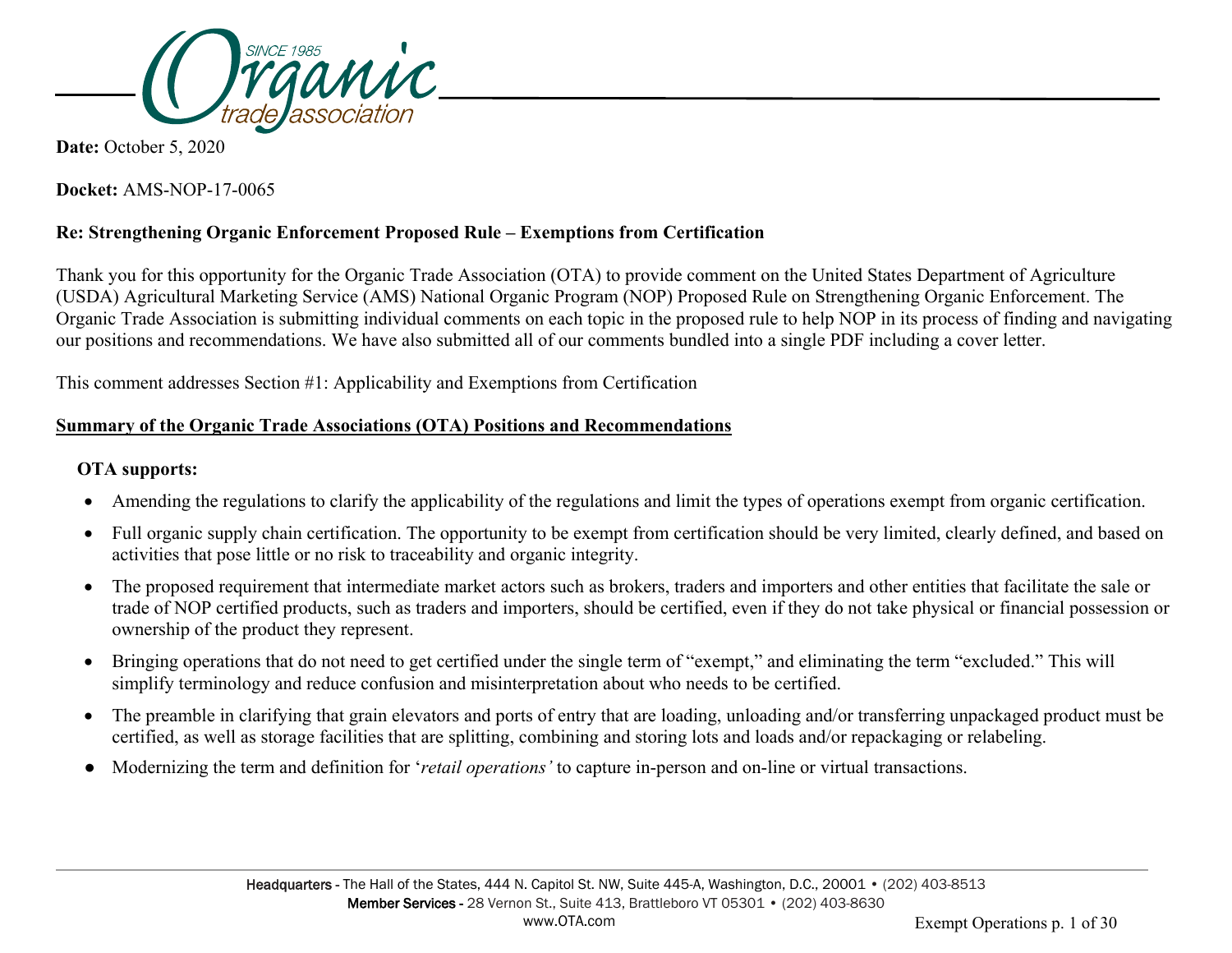

#### **OTA does not support:**

• The proposed amendment that eliminates the distinction between 'packaged' and 'unpackaged' product as it relates to receiving, storing and loading activities that may be exempt. Eliminating this distinction could allow high-risk handling operations receiving and loading unpackaged organic product, such as grain elevators and ports of entry, to be exempt from certification. To reduce the opportunity for organic fraud, handling operations that are storing unpackaged product MUST be certified.

#### **OTA recommends the following exemptions from certification, provided the allowance is very restricted and narrowly defined:**

- Exemptions may be granted only for **transporters**, **storage operations, customs brokers and freight forwarders** and **retail operations** that meet the following conditions (activities) and can comply with the organic requirements outlined below:
	- o **Retail operations that handle, but do not process**
		- Associated distribution centers must meet the conditions of  $\S205.101(e)$  in order to be exempt
	- o **Retail operations** that 'process' NOP certified
		- **Products that are 'processed' by the retail operation must be handled on-site at the point of sale to the final consumer**
		- Associated distribution centers must meet the conditions of  $\S205.101(e)$  in order to be exempt
	- o Handling operations that only handle agricultural products that contain less than 70 percent organic ingredients, or that only identify organic ingredients on the information panel.
	- o **Storage operations** that *only* store, receive, and *ship* NOP certified products that arrive in sealed packages or containers, and do not sell, process, package/repackage, label/relabel or otherwise handle such products while in the control of the operation.
	- o **Transporters** that *only* transport certified organic products.
	- o **Customs brokers and/or freight forwarders** that *only* act as an intermediary between importers and the government or between shippers and transportation services, but do not take physical or financial possession or otherwise handle the agricultural products.
- The exempt operations described above must comply with the following organic requirements (see details in our comments below):
	- o Commingling and Contamination Prevention to protect organic integrity
	- o Labeling requirements to ensure products are not misrepresented to the buyer or the consumer
	- o Record keeping requirements to prove organic status and verify organic integrity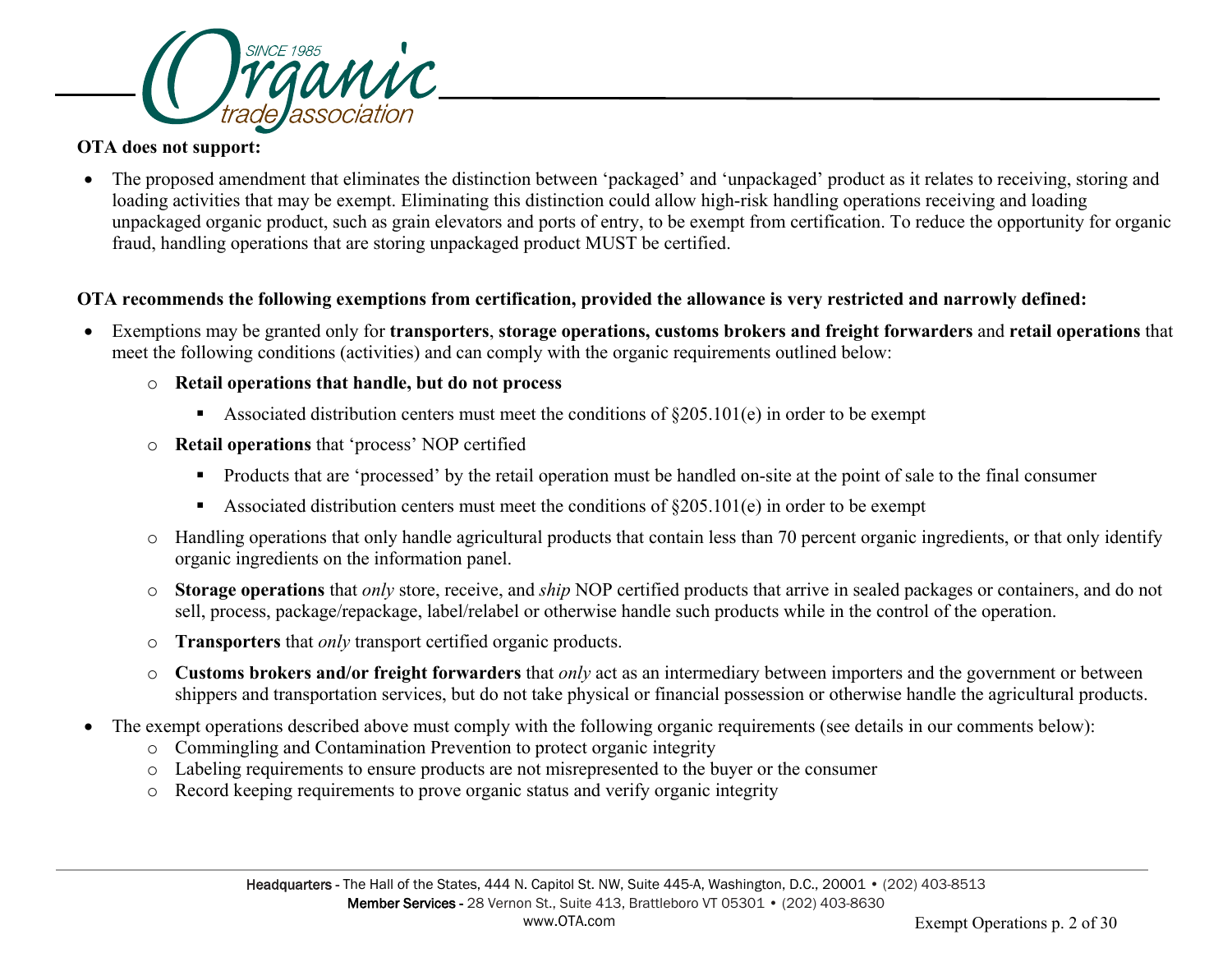

**OTA recommends the following revisions or additions to clearly convey, in the proposed text, the activities that must be certified and the operations and activities that may be exempt:**

- Revise the definition of 'handle' to better capture the activities in the organic supply chain that must be certified unless specifically exempt
- Revise the definition of 'handler' and 'handling operation' so they are synonymous and depend on the term 'handle'
- Add the definition of 'handle' to §205.270 (Organic Handling Requirements) of the regulations to formally integrate the new definition and its corresponding activities into the regulation.
- Revise the proposed exemption for operations that only store, receive and/or load NOP certified product to apply only to products that are *sealed in a package or container*. Also replace the term 'load' with 'ship' because the term 'load' implies a bulk or unpackaged product is being handled. The term '*ship*' would not exclude the activity of '*loading,*' it simply infers a different meaning.
- Strike the term 'alter' and replace with "or otherwise handle," or, add the term 'alter' and a definition to the regulation.
- Add an exemption for an operation that only *transports* (add as § 205.101(f)) to clarify that transportation is an exempt activity.
- Add an exemption for an operation that only handles the intermediary logistics of shipping agricultural products between importers and the government or between shippers and transportation services, but does not sell or otherwise handle the agricultural products. Examples include customs brokers and freight forwarders. (add as  $\S 205.101(g)$  and add new  $\S 205.101(h)$ ) for record keeping)
- Revise the exemptions for retail operations to make a clear distinction between retail operations that '*handle*' but do not process, and retail operations that *process*.
- Add a term and definition for 'package' and 'packaged product'
- Revise the proposed organic requirements that exempt operations must comply with, so they are better aligned with risk to organic integrity and will better allow for oversight and surveillance activity.
- Revise the regulatory language at § 205.100 and § 205.310 to eliminate the term "excluded."

## **OTA further recommends:**

- Revisions to the rule that will reinforce and strengthen the relationship and shared responsibility between certified operations and exempt operations. Certified operations must ultimately be responsible for verifying their supply chains and ensuring that exempt operations are protecting organic integrity and maintaining organic product traceability. However, exempt operations should be required to maintain records to verify the status of the organic products they are handling, and the measures they are taking to protect organic integrity.
- Updating existing and/or creating new NOP Guidance to assist certifying agents and certified operations comply with the new requirements.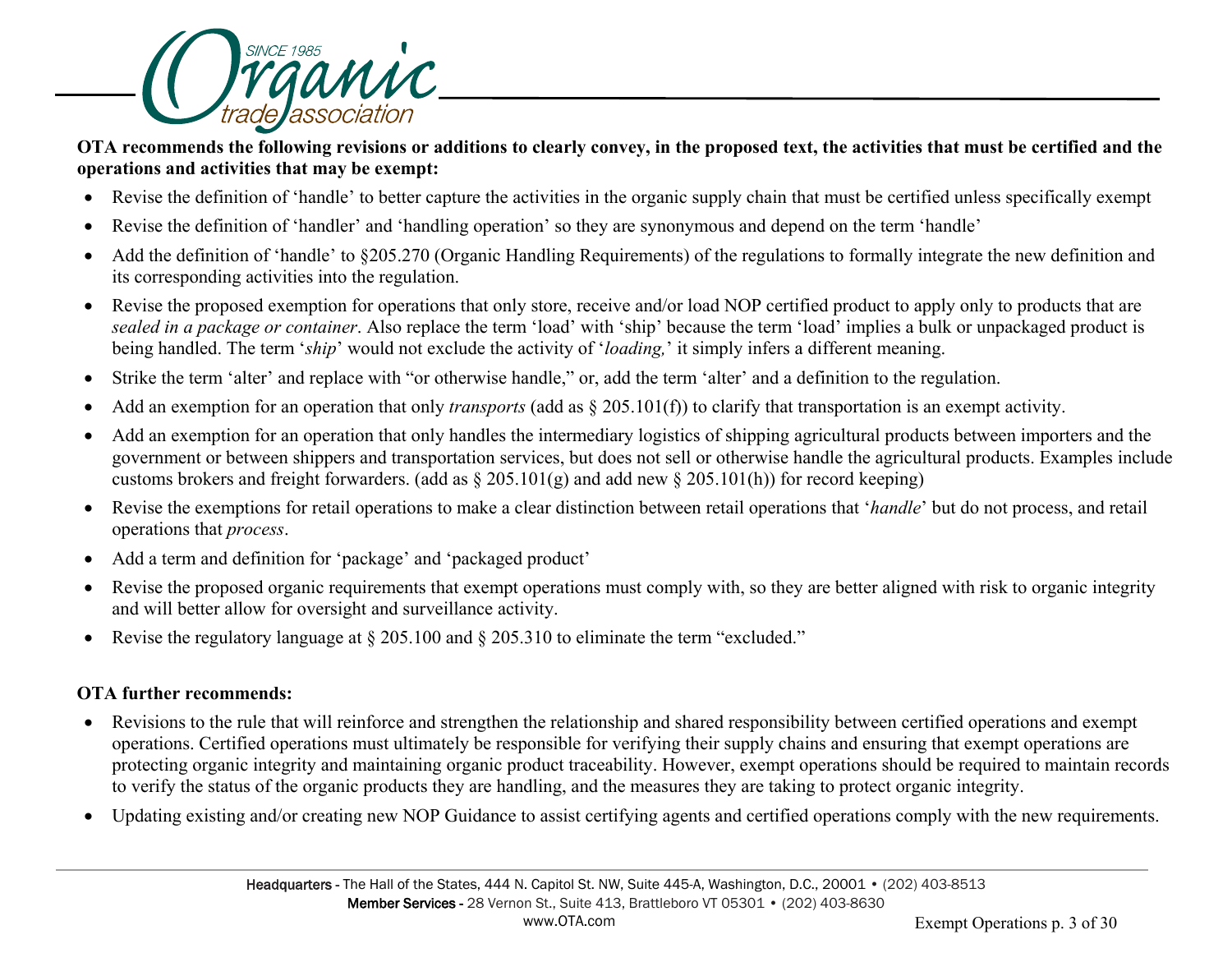

- Releasing NOP Guidance for Retail Operations to help clarify the exemptions under § 205.101(b) and § 205.101(c) and the labeling requirements exempt retail operations must comply with.
- Increased oversight and surveillance of exempt operations to ensure they are in compliance with the applicable organic requirements.
- A two-year implementation timeframe (after the publication of the final rule) for handling operations that must get certified as a result of this proposed rule.

#### **NOP Questions**

1. *Are there additional activities that should be included in the proposed definition of handle (i.e., are there additional activities that require certification)?*

Yes, the definition of handle does not include many important activities that are included in the preamble. The definition could be improved to better capture common handling activities that occur as product moves from production source to the retail operation. See our detailed comments below.

## 2. *Are there any activities in the proposed definition of handle that should be exempt from certification?*

The reference to 'facilitating sale or trade' is problematic. It could apply to individuals and entities that are performing intermediary functions that are administrative and truly do not pose a threat to organic integrity or present a fraud opportunity. Examples include customs brokers and freight forwarders. Another example is a sales broker who functions more like a sales representative for a consumer-packaged goods company. The sales broker helps to facilitate the sale and distribution of finished packaged goods (retail, packaged with final label) directly to retail operations. They do not buy the product from the company, but rather represent the company to contracted retailers for a contracted commission on annual retail sales.

Another important consideration is a distributor, or an agent, that supplies packaged finished retail goods (final packaging and label) to retail establishments. They buy finished retail products and sell to retail outlets, with the consumer as the end purchaser. The product is shipped or picked up from the certified operator's distribution center, taken to the distributor's distribution network and then delivered to individual selling locations. The products are enclosed in the final tamper-proof retail package with the final retail label, and then further packaged in secondary and tertiary packaging for storage and distribution. There is no further packaging or labeling while the product is in transit or in storage or before it arrives at the retail outlet where it is sold directly to the consumer. It is not uncommon for one large certified operation to have upwards of 300+ distributors that will sell to thousands of outlets, from large grocery stores to specialty shops, military bases, foodservice and more. The risk to organic integrity and/or the opportunity for fraud would be very low. OTA has not suggested an exemption for this type of distributor. However, as mentioned in our cover letter, this is an example of where a "one-size fits-all" regulation can be problematic. Closing the exemption for an intermediary commodity broker presents a very different fraud opportunity than a distributor at the very end of the supply chain selling a fully packaged and labeled retail product to a retail operation. It also raises the question of whether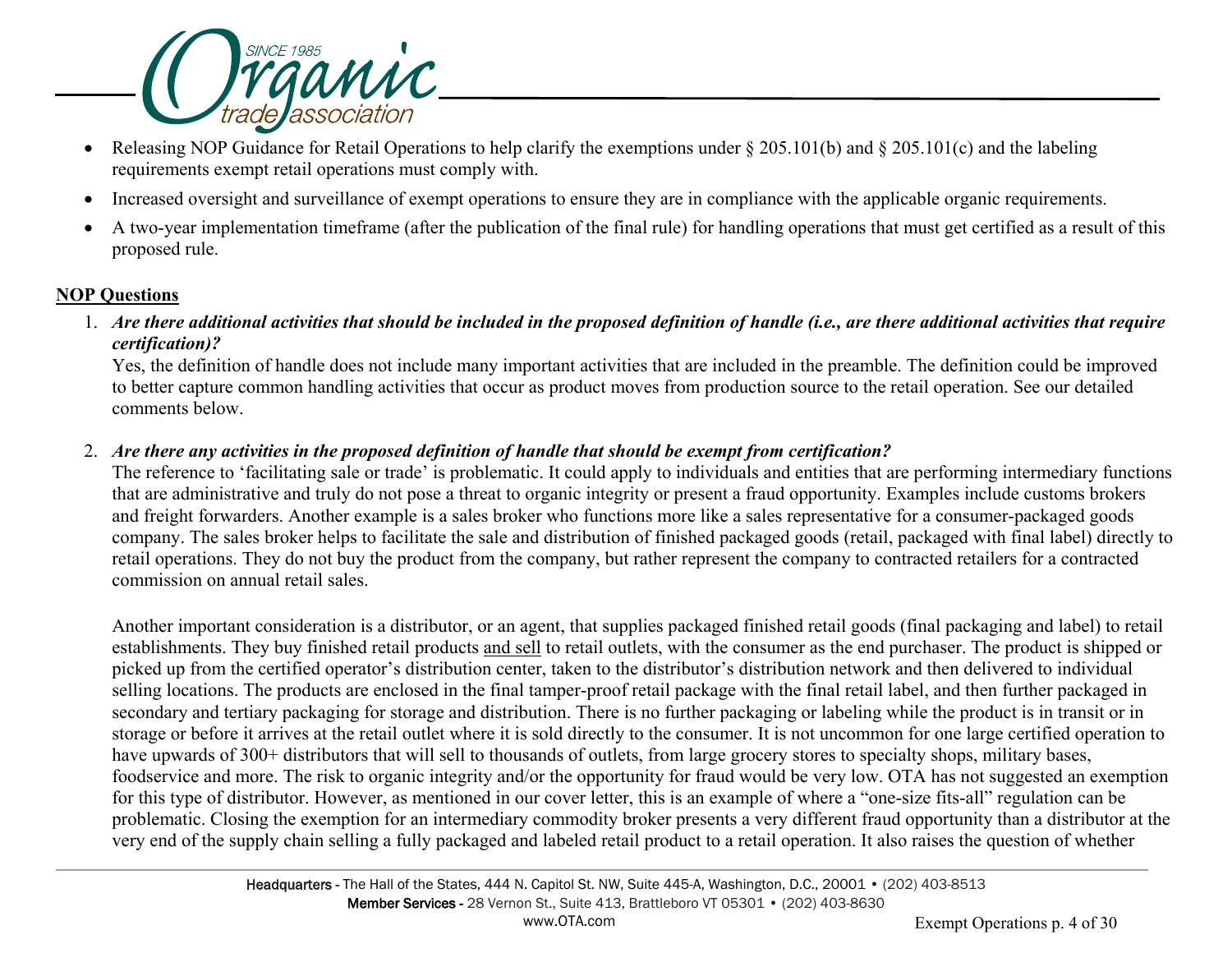

closing the exemption on this kind of distributor was intended, and if it was fully factored into the assessment of how many uncertified handlers will need to get certified.

- 3. **Are there specific activities not included in the proposed rule that you believe should be exempt from organic certification?** Yes. The preamble clearly states that 'transport' alone is not a handling activity. However, the proposed change to the definition of 'handle' removes the clarification that the definition of 'handle' does not include transportation. Since the proposed definition of 'handle' includes an 'open list' of activities that need to be certified, transportation should be explicitly carved out as an exempt activity under § 205.101 and Guidance should be provided.
- 4. **Are there additional requirements that exempt handlers described in this proposed rule should follow?** Yes. Storage facilities and transporters should be required to maintain records that can be used to verify the organic status of the products they are handling, and the measures taken to protect organic integrity. These records would ultimately be retained by the responsible certified operations and available for inspection, but there should be a shared responsibility as per the regulations. Retail operations that 'handle' should also be required to maintain records to verify organic status of the products they are handling and selling. See our detailed comments below.

#### **OTA's Positions and Recommendations**

OTA supports amending the regulations to clarify the applicability of the regulations and limit the types of operations excluded from certification in the organic supply chain. OTA prioritized several legislative changes for the 2018 Farm Bill to give NOP the tools it needs to prevent fraud. One of our top priorities was to provide AMS with the authority needed to make modifications to the regulations to limit the type of operations that are excluded from certification under 7 CFR §205.101. Uncertified entities in the supply chain that are handling organic products pose a major risk of fraud and threat to organic integrity because they are operating outside of the certification system and accordingly are not subject to annual on-site audits. This results in an interruption or break in an otherwise tightly linked supply chain, and creates an opportunity for unverified activity and ultimately fraudulent behavior. The exclusion from certification under § 205.101(b)(1) is no longer appropriate considering the complexity of today's organic supply chain and the global scale and growth of the sector.

OTA recognizes that handlers currently conducting business as "excluded operations," such as commodity brokers, traders and wholesalers, will need to become certified. We believe that fraud in the industry poses a far greater risk to the success of the organic marketplace than any impact this change may have, and acknowledge that a trade-off must be made to ensure organic integrity throughout the supply chain and maintain consumer trust in the label. Where ill-intended actors are involved, certification and the oversight of certifying bodies mitigate risk of fraudulent action and create a more robust paper trail for investigating concerns and holding accountable bad actors.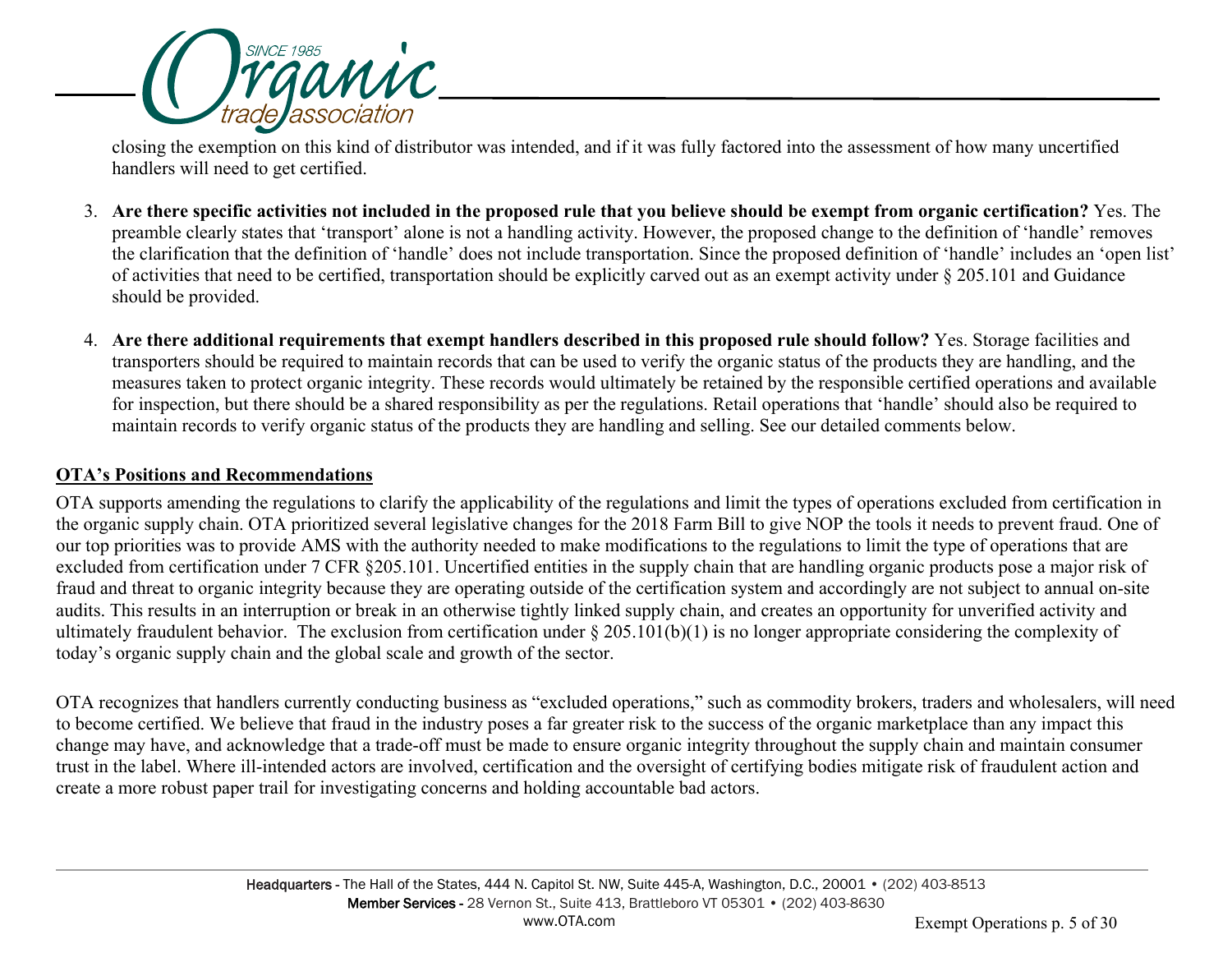

OTA's comments largely focus on NOP's request for comments around the clarity of the proposed requirements and whether certified operations, handlers and certifying agents can readily determine how to comply with the proposed regulations. Overall, the intent and meaning behind the proposed provisions are explained well in the preamble, and they are fairly consistent with OTA's "pre-rule" comments that were submitted on November 20, 2018. However, NOP's *intent is not clearly conveyed in the proposed rule itself*. As we explain below in detail, several revisions are needed to clarify the proposed requirements and ensure that certified operators and certifying agents can readily determine how to comply with the proposed regulations.

## **Clarification of applicability**

## *Definition of 'Handle'*

OTA agrees that the definition of '*handle*' should be revised to clearly capture all of "the activities that affect the organic status or ownership of an agricultural product, after production, as it moves from production source through a supply chain." We also agree that the activities described in the definition of "handle" must be certified, unless specifically exempted by the rule. However, the proposed rule does not "clearly state which entities, operations, and activities require certification under the USDA organic regulations." For example, the preamble states that the proposed rule would require certification of storage facilities that store and split or combine lots and loads. However, § 205.101(e) provides an exemption to an operation that "only stores, receives, and/or loads agricultural products, but does not process or alter such agricultural products." Under these conditions, a storage facility, grain elevator or entry port could receive bulk grain (unpackaged) and convey or load the grain into multiple storage silos and meet the conditions of § 205.101(e). The definition of 'handle' does not provide clarity because it does not include "splitting" as an activity, the meaning of term 'containerizing' is open to varying interpretation, the term 'alter' is undefined, and the term 'load' implies the handling of a bulk product (to load grain vs. ship packaged product). Further explanation is provided below under '**Exemption for storage of organic agricultural products.'** 

> **→ Recommendation:** 1) Revise the definition of 'handle' to better capture all activities from production source to consumer that must be certified; 2) revise § 205.101(e) to distinguish between 'packaged' and 'unpackaged' product; and 3) Add a definition for the term "alter," or, eliminate it and replace with "…or otherwise handle such agricultural products." *See OTA's requested revisions in Table 1*.

# *Customs Brokers and Freight Forwarders*

OTA agrees that brokers, traders and importers selling or trading NOP certified products should be certified, even if they do not take physical possession or financial ownership of the product they represent. We want to ensure however that entities that are only engaged in intermediary shipping logistics, such as **customs brokers** and **freight forwarders**, would not need to get certified since they are simply acting as a service agent in the middle of an organic transaction. They are not selling, trading, receiving or otherwise handling product; instead, they are fulfilling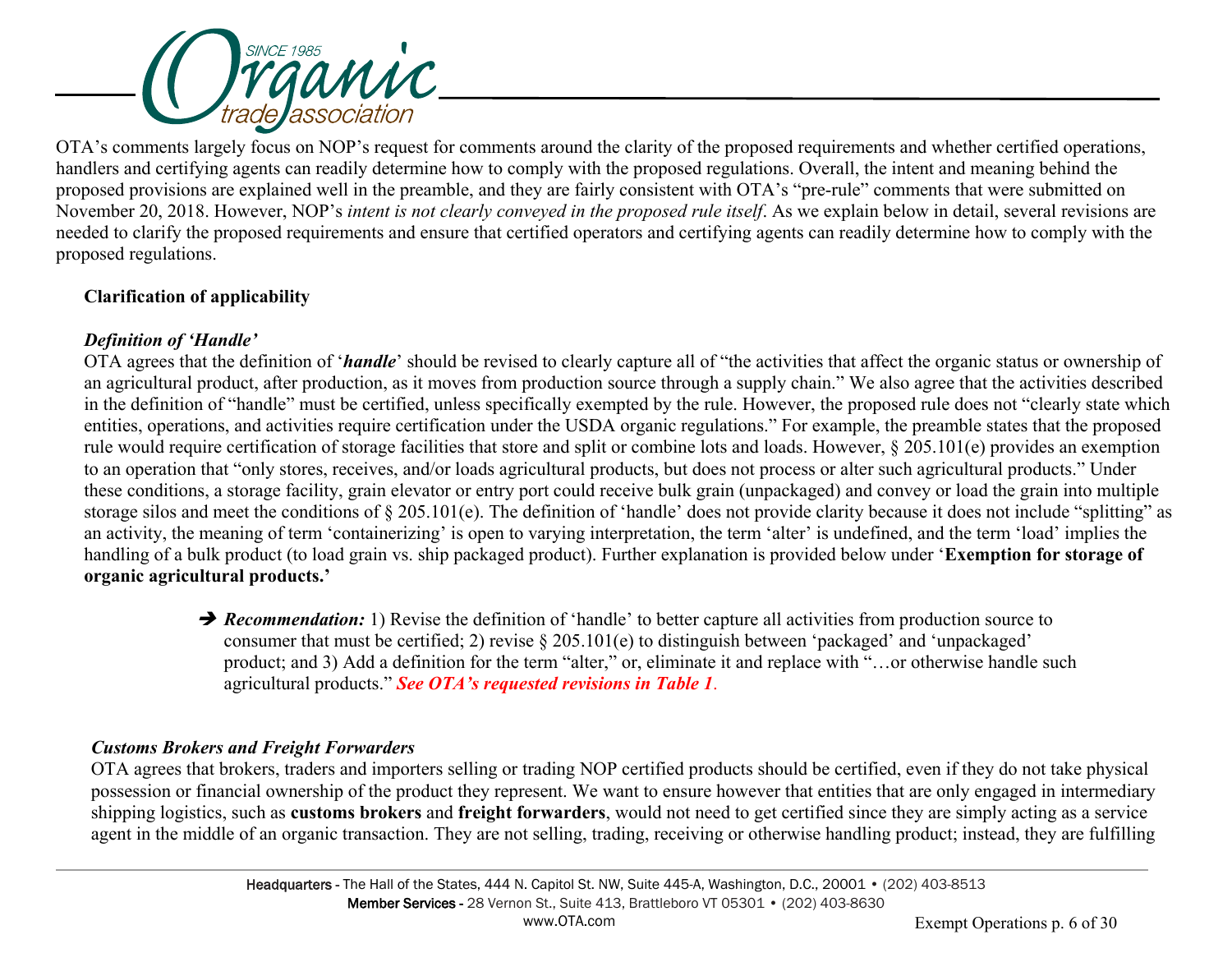

an administrative role in the transaction process. The phrase "facilitating sale or trade" may imply that certification would be required for this type of activity.

> → *Recommendation:* Add a specific exemption to the regulation (§ 205.101(g)) for **customs brokers and freight forwarders** that *only* manage the intermediary logistics of shipping agricultural products between importers and the government or between shippers and transportation services, but do not take physical or financial possession or otherwise handle the agricultural products. *See OTA's requested revision in Table 1*.

## *Definitions of 'Handler' and 'Handling Operation*

The proposed rule modifies the definition of '*handler*' and '*handling operation'* with the intention of capturing any 'person' or 'operation' that handles agricultural products:

- The proposed definition of "*Handler*" is defined as 'any person engaged in the business of handling agricultural products.'
- The regulation defines '*person*' as an "individual, partnership, corporation, association, cooperative, or other entity."
- The proposed definition of "*Handling Operation*" is, "Any operation or portion of an operation that handles agricultural products, except for operations that are exempt from certification."

OTA agrees with the intent; however, as proposed, the slight differences between the two may lead to confusion and misinterpretation. Furthermore, as proposed, an operation that is exempt from certification would be considered a 'handling operation,' but an exempt 'handler' would still be de considered a 'handler.' A 'handler' or 'handling operation' that is exempt from certification should be exempt from just that *certification*. The exemption should be based on the 'activity' of any handler or handling operation that may or may not need to be certified. An exempt operation should still be referred to and defined as a 'handler' or 'handling operation,' just one that is exempt from certification. The regulations at §205.101 adequately specify the operations and activities that are exempt from certification.

> **→ Recommendation:** 1) Remove unnecessary words from the definition of 'handle so the two terms are synonymous; and 2) omit the phrase "...except for operations that are exempt from certification" from the definition of 'handling operation.' *See OTA's requested revisions in Table 1*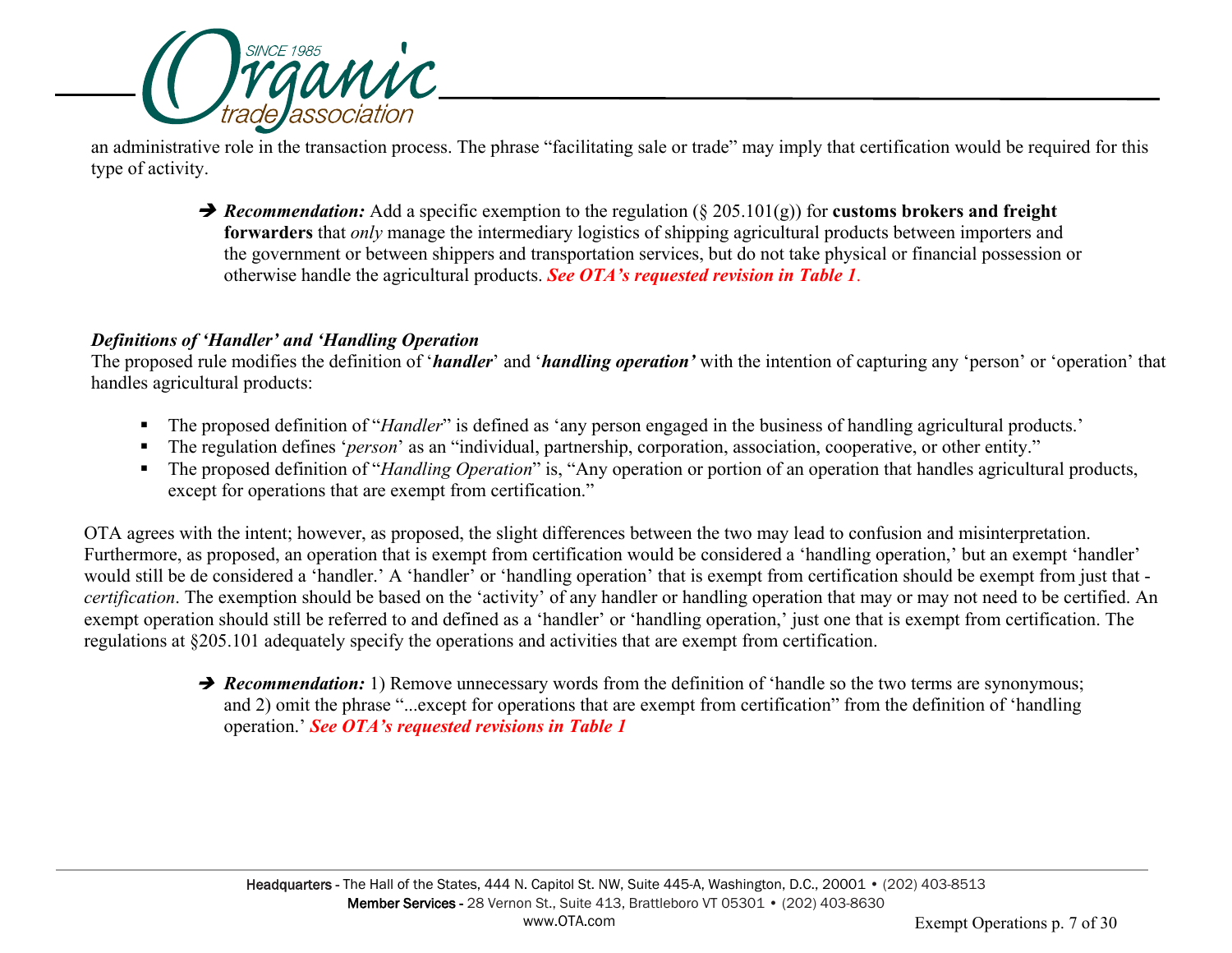

#### **Clarification of exemptions from certification**

The proposed rule modifies § 205.101 by renaming the section "Exemptions from certification," eliminating the exclusions currently listed at § 205.101(b), and listing (in revised § 205.101) all operations that are **exempt** from organic certification. OTA agrees that this approach will reduce confusion and misinterpretation about who needs to be certified. The distinction between the term "excluded" and "exempt" has been a long-time source of confusion and effectively does not serve a purpose. OTA agrees with the proposal to retain one term - "exempt" - to describe operations that may not need to be certified. However, we are concerned about key language that was eliminated under § 205.101(b)(1) that removes the distinction between 'packaged' and 'unpackaged' product and inadvertently opens the exemption to operations such grain elevators and ports. (See more detail under "**Exclusions removed from the proposed rule**.")

The proposed rule also intends to address stakeholder concerns about clarity and consistent implementation of portions of the organic regulations that exempt operations must comply with. Accordingly, the proposal does in fact clearly state the requirements that exempt operations must follow. However, they are not consistently applied according to risk level (fraud opportunity) and the portions of the regulations that should be followed to maintain and demonstrate organic integrity and prevent misleading organic claims.

See more detail under **"Certified operations' verification and recordkeeping responsibilities" and Appendix A (OTA's Comparison Chart of Organic Requirements for Exempt Operations).**

#### **Exemptions retained by the proposed rule**

The proposed rule retains: 1) the current exemption for operations with less than \$5,000 or less in annual income from organic sales; and 2) the current exemption for operations that handle products with less than 70 percent organic ingredients, or, only identify organic ingredients in the ingredient statement. These exempt handlers are required to comply with the labeling requirements of §§ 205.305 and 205.310, the commingling requirements of § 205.272, and must maintain records that (1) prove that agricultural products identified as organic were organically produced and handled, and (2) verify quantities produced or sold from such agricultural products.

OTA supports the continued retention of these exemptions. However, operations with less than \$5,000 should be required to maintain records to prove that agricultural products identified as organic were organically produced and handled. Please keep in mind that such operations may be producers or handlers.

Additionally, it has been brought to our attention that the exemption from certification for operations that only identify organic ingredients on products labels, has a tendency to lead to the creation and use of misleading labels in the marketplace, particularly for single-ingredient products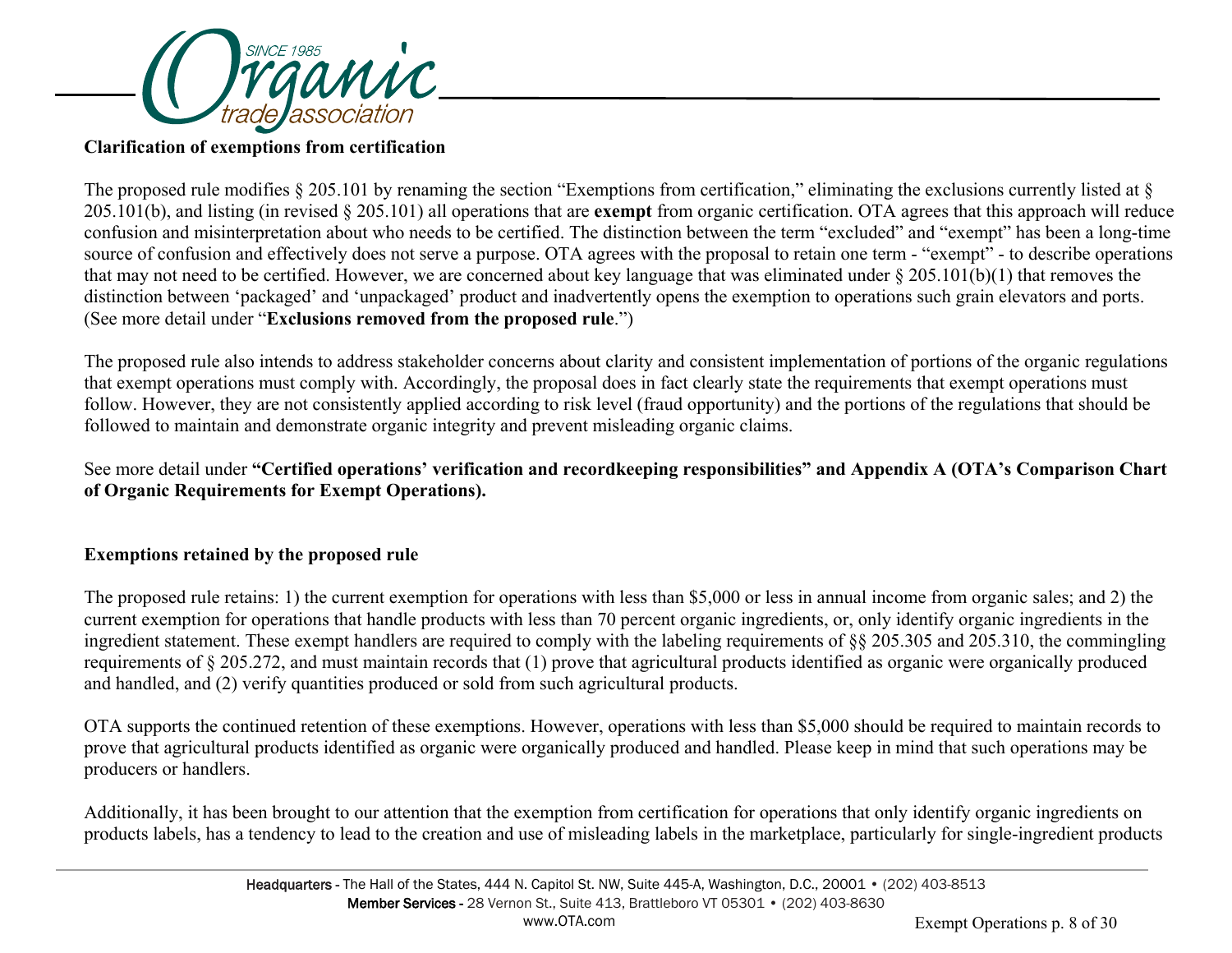

and/or small products that utilize a single panel label. The same can occur for products with less than 70 percent organic ingredients. However, it is less likely because a "single-organic ingredient" situation would not occur.

> **P** Recommendation: Clarify in Guidance that the exemption for an operation that "only identifies organic ingredients on the information panel" applies to products that include an information panel that is distinctly different from the Principal Display Panel.

## **Exclusions removed from the proposed rule**

The proposed rule brings all operations that do not need to be certified under the single term, "exempt." OTA agrees with this simplification.

As for what types of operations should qualify to be exempt, we note that the existing regulations, at  $\S 205.101(b)(1)(i)$  and (ii), provide that handling operations do not need to be certified if they only sell organic agricultural products that are **packaged or otherwise enclosed in a sealed container** prior to being received and remain in the same package or container and are not otherwise processed while in the control of the handling operation. There are numerous storage facilities that meet this description and have until now been excluded from the requirement of certification pursuant to  $\S 205.101(b)(1)(i)$  and (ii). The preamble to the proposed rule indicates that under the proposed rule they would need to obtain certification.

We understand from the preamble that the intent was to bring operations handling packaged products into the fold of certification and improve the traceability and potential mishandling of packaged products by uncertified operations. However, under the exemption proposed under § 205.101(e), the language appears to create a new exemption that excuses from certification any handling operation that **loads unpackaged** product (i.e. open bins of produce, loose grain, etc.). This would include, for example, grain elevators and ports that are receiving, storing and/or loading bulk grain. The result is in stark contrast to stakeholder feedback that informed the proposed rule, it does not fulfill the apparent intent of the proposed rule per the preamble, and it should not be allowed.

Furthermore, storage facilities, distributors, and warehouses receiving, storing and loading *packaged* product could continue to be exempt under the proposed definition of "handle" (NOP's version does not include 'treatment') and the § 205.101(e) exemption. As a result, the broad language of § 205.101(e) would continue to shield handling operations dealing in packaged products from the requirement of certification and open up an exemption for handling operations that are dealing with unpackaged bulk product. This would undercut NOP's intent as expressed in the preamble.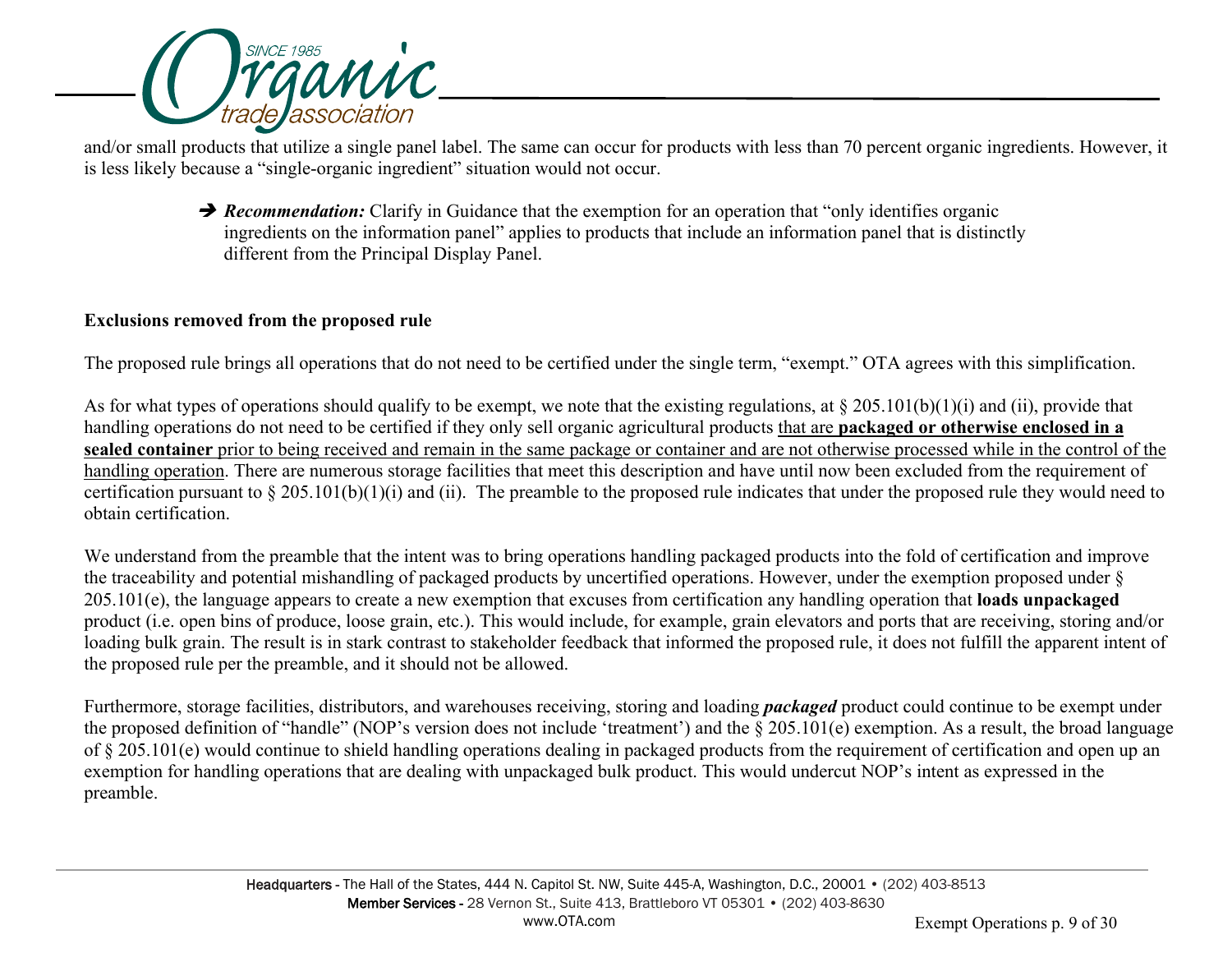

OTA has continuously maintained that an exclusion or exemption from certification should be very restricted and may be granted only for transporters, storage facilities and retail food establishments that meet certain conditions and comply with appropriate regulatory compliance requirements. For storage facilities (including warehouses, distribution centers, ports or other operations that temporarily store or transfer products) to be exempt from certification, the operation must not sell, process, package, label or otherwise handle the product. The NOP certified product must be received in a sealed package or container and be shipped in that same package or container without any opening or closing or repackaging or relabeling. In order to maintain organic integrity and prevent organic fraud, it is critical that the storing and handling of unpackaged products be conducted with oversight of organic certification.

- **→ Recommendation:** Revise the exemption in § 205.101(e) to apply to handling operations that only receive, store and **ship** NOP certified products that arrive in a **package or container** and remain in the same package or container and are not otherwise handled while in the control of the handling operation. The handler or handling operation must not sell, repackage, relabel or otherwise handle the products. In this revision, the term 'load' should be replaced with the term 'ship' because 'loading' is commonly associated with bulk unpackaged products *See OTA's requested revision in Table 1*
- **→ Recommendation for Definitions and Guidance:** OTA requests Guidance around the types of labeling that may not need to be certified. The definition of 'handle' includes the terms 'labeling' and 'package.' The terms 'label' and 'labeling' are defined in the organic regulations, but the term 'package' (or 'packaging') are not. There are some forms of labeling and packaging that do not reasonably fall within the scope of 'handling' and may not require certification because they are extremely low- to no-risk activities and would not impact the organic integrity or traceability of the product being handled. Examples include applying a weight code on a pallet and/or an internal tracking number on a shipping box, shrink-wrapping sealed shipping cartons containing packaged retail products onto a pallet and breaking down a pallet of sealed and labeled shipping cartons that contain packaged retail product and shipping the individual (labeled and sealed) cartons to various locations.

OTA received many member comments and questions around the definitions of '*labeling*' and '*packaging*,' and the types of labeling and packaging activities that require certification. We also received many questions around whether '*packaging*' includes '*labeling*.' Furthermore, several members felt that the definition of '*processing*' should include '*labeling*.' We have identified packaging and labeling as points in the supply chain that both protect organic integrity and present a fraud opportunity. To improve the overall clarity of the activities that must be certified, we recommend adding a definition for 'packing,' 'package,' and 'packaging,' and issuing Guidance. It would be very helpful if reference to a "packaged product" meant that it is a NOP certified product that is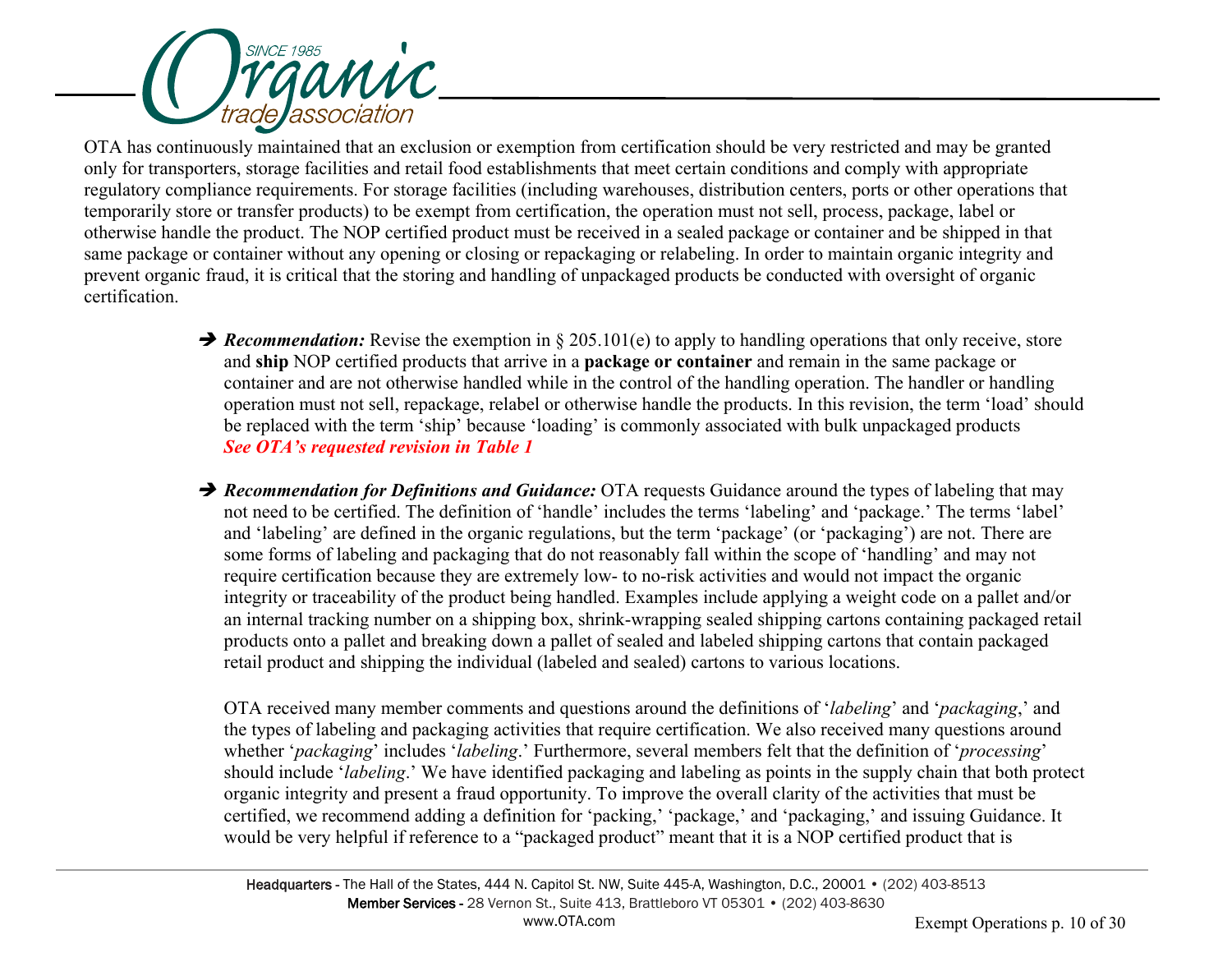

packaged and properly labeled, whether it be a retail or non-retail package or container. As a start, we recommend looking to FDA's definitions that were established in FSMA (see Appendix B). Please note that FDA categorizes '*labeling*' as a processing activity.

In general, we believe Guidance will be critical to achieve optimal clarity around the applicability and exemptions from certification and to support consistent implementation of the Final Rule.

#### **Clarification of the retail operation exemption**

## *Retail Operation – New Term and Definition*

OTA supports the proposal to rename the term 'retail food establishment' as 'retail operation' and we support the expansion of the definition to include current modes of direct-to-consumer sales that commonly occur in the modern marketplace, such as on-line or virtual transactions (ecommerce). We support the revised definition because it *generally* captures the full range of direct-to-consumer sales and transactions that may occur as well as the full range of certified organic products (food and non-food) that may be sold in today's retail marketplace. In order to improve its clarity, we suggest including examples provided in the preamble in the definition itself. This approach is similar to the definition of 'handle."

**→ Recommendation:** Add the following to the definition of retail operation: Examples of retail operations include but are not limited to restaurants, delicatessens, bakeries, grocery stores, or any retail business with a restaurant, delicatessen, bakery, salad bar, bulk food self-service stations (e.g., grains, nuts), or other eat-in, carry-out, mailorder, or delivery service of raw or processed agricultural products. *See OTA's requested revision in Table 1*.

## *Exemption for Retail Operations that "Sell" vs. "Handle" vs. "Process"*

OTA supports the continued exemptions for retail operations. However, we maintain that GUIDANCE for retail operations is needed, particularly as it relates to distinguishing between 'handling' and 'processing,' and the labeling requirements of §§205.308 – 205.310. In our Pre-Rule comments submitted to NOP on November 20, 2018, we commented extensively on the areas of the rule that need clarification. We continue to be supportive of an exemption for retail operations. However, this support is contingent on ensuring that retail operations are provided with guidance to further understand their responsibility in the supply chain, and the organic requirements they must comply with. This Proposed Rule does not address many of the concerns that we expressed or our comments, particularly as it relates to labeling.

We are largely concerned about the proposed language in § 205.101(b) and § 205.101(c) and the fact that neither one references 'handling.' The first exemption (§205.101(b)) is for a retail operation that merely 'sells,' and the second exemption (§205.101(c)) is for a retail operation that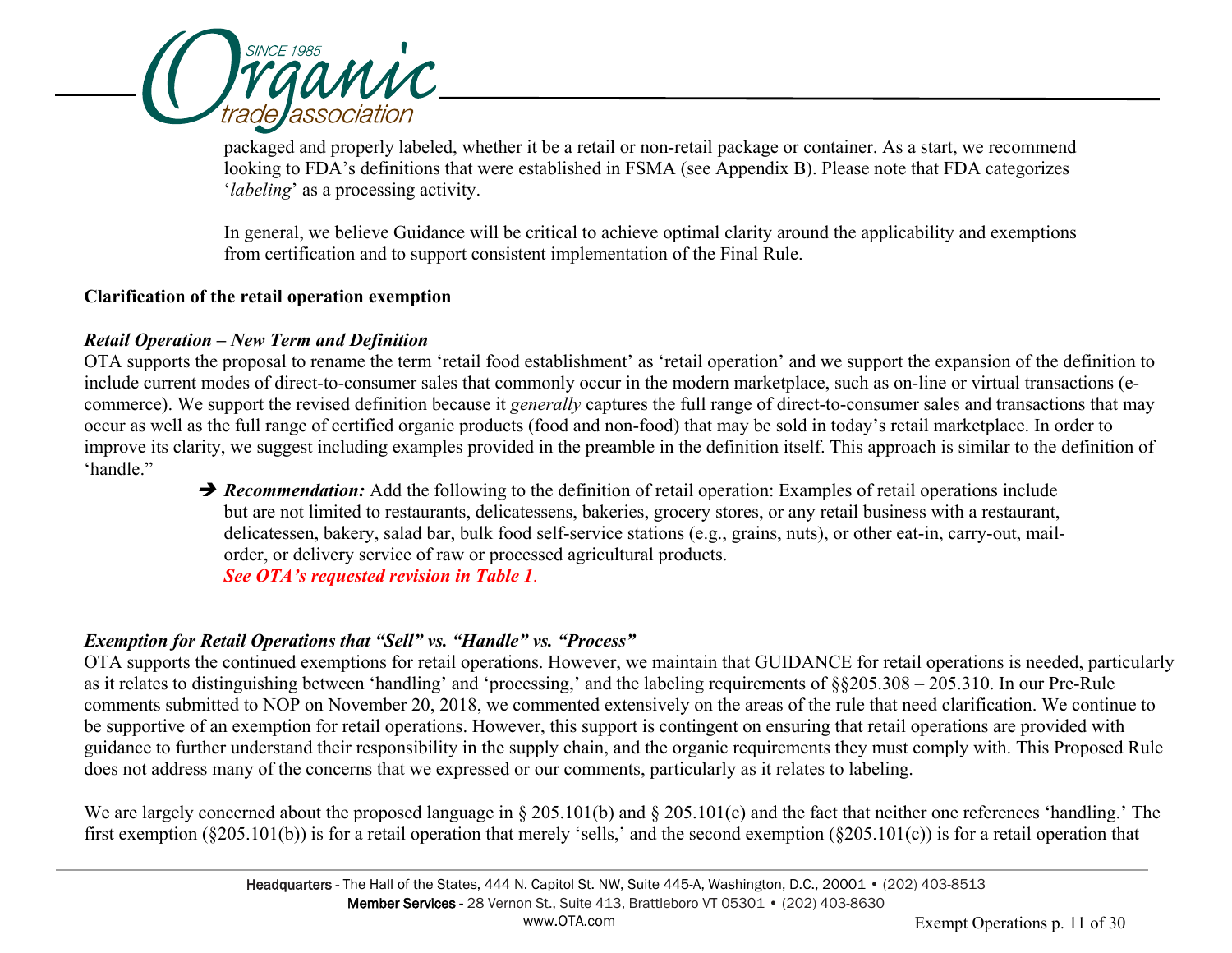

processes on-site at the point of sale to the final consumer. This approach leaves out "handling," and a myriad of activity that most retail operations perform that is not captured under the definition of '*processing*.'

Many retail operations that '*sell,*' but do not '*process*,' will be engaged in various forms of handling activity (e.g. receiving, storing, washing, sorting, combining, splitting, opening and relabeling). For example, a retailer may transfer certified organic avocados or apples from a box to the produce display, or a retailer may transfer certified organic flour from a bulk bag to a bulk bin delivery system. Both activities, and similar activities that occur throughout the produce and bulk section of a retail store, would arguably meet the definition of "handle," but not the definition of "processing." Without a clear distinction between 'sell,' handle,' and 'process,' the organic requirements will be ambiguous.

The proposed rule retains the exemption for a retail operation that does not 'process;' however, the term 'handle' was replaced with the term 'sell.' In practice, a retail operation will seldom just 'sell' organically produced products. As discussed above, washing, sorting, combining, splitting, among other activities, would constitute "handling." Therefore, if a retailer conducts any of these activities, we assume they must determine whether they meet the retail processing exemption under § 205.101(c) and meet the associated organic requirements. We are concerned with this approach and the ability for retail operations to readily determine which exemption they fall under and the organic requirements they must comply with.

It is important that retail operation follow organic requirements that make sense for the activity they are conducting. There are several handling activities that most retail operations conduct on a daily basis that do not warrant all of the organic requirements that are proposed for a retail operation that "processes." Similarly, there are handling activities under 205.101(b) that warrant labeling and record keeping requirements. Therefore, OTA recommends that the rule be revised to include 1) an exemption for a retail operation that handles, but does not process; and 2) an exemption for a retail operation that processes onsite at the point of sale to the consumer.

- *Recommendation:* Revise § 205.101(b) to make a clear distinction between a retail operation that '*handles*' but does not '*process*' NOP certified products. This will help clarify and justify the organic requirements this type of retail operation must comply with vs. a retail operation that is processing. Given that most retail operations are engaged in labeling at some level, and given that the definition of 'handle' includes 'labeling,' we also recommend expanding the organic requirements to include the labeling provisions of §§§205.308 – 205.310 along with record keeping requirements to demonstrate the agricultural products identified as organic were organically produced and handled.
- **→ Recommendation:** Further analysis of the labeling provisions under §§§205.308 205.310 is greatly needed followed by subsequent rulemaking and/or Guidance. OTA believes that all exempt operations are subject to 205.310 of the regulations because of its title. Furthermore, § 205.308 and § 205.309 provide helpful clarification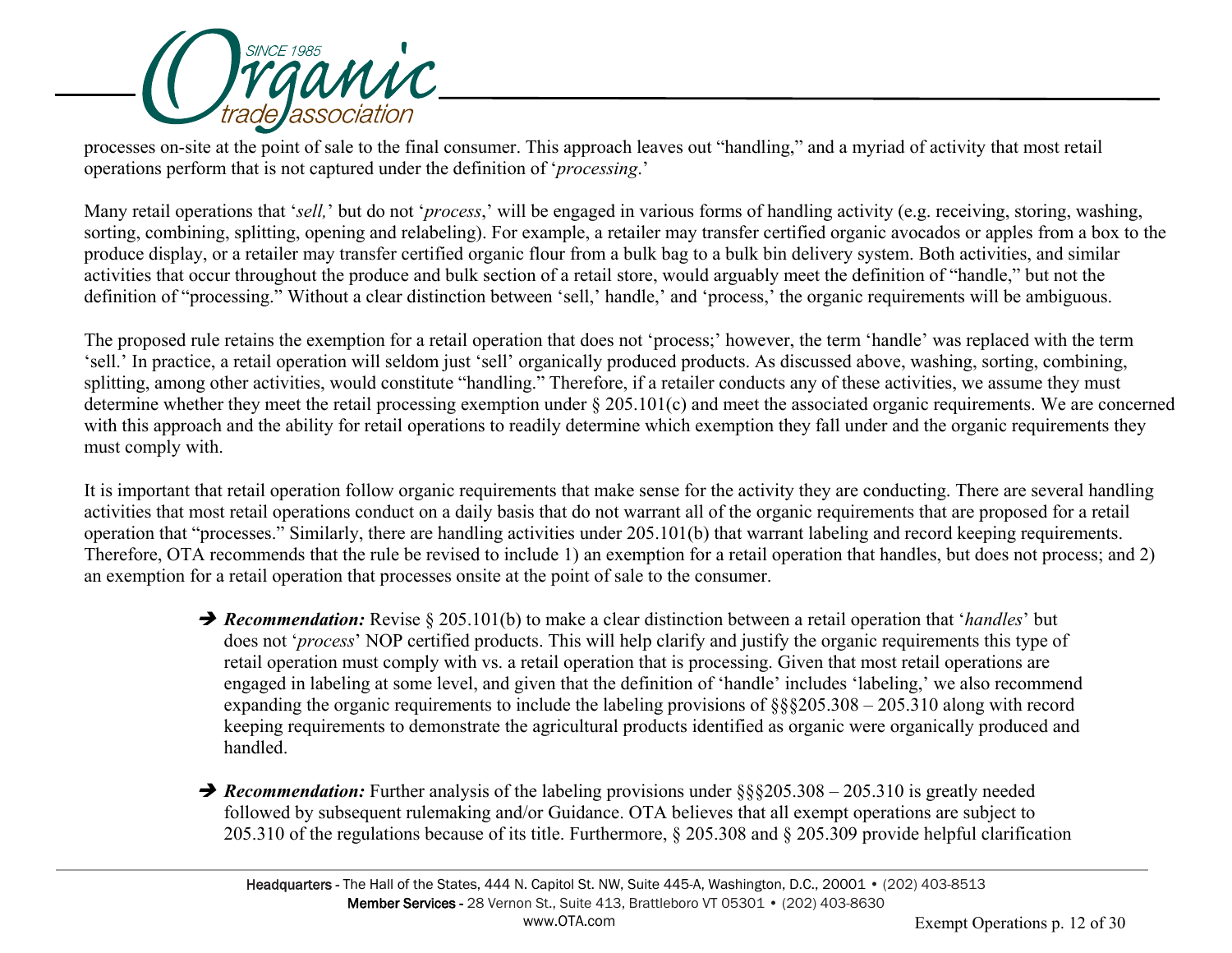

about how agricultural products in other than packaged form at the point of retail sale may be represented. Both sections include an important distinction for products that are prepared in a certified facility. Overall, the labeling requirements for retail operations continues to be an area of great confusion and Guidance is definitely needed.

- *- See OTA's requested revisions in Table 1*
- *- See Appendix A for OTA's comparison chart of organic requirements for exempt operations*

## *§ 205.101(c) - Retail Operations that Process Onsite at Point of Sale to the Consumer*

NOP proposes to revise the existing exemption for retail operations that process organically produced agricultural products. The revised exemption would cover:

A retail operation or portion of a retail operation that processes agricultural products that were previously labeled for retail sale as "100 percent organic," "organic," or "made with organic (specified ingredients or food group(s))," provided that the products are processed onsite at the point of sale to the final consumer.

This revision specifies that the products received "were previously labeled for *retail* sale." OTA is concerned with term "retail," and its intended meaning and purpose. Restaurants, bakeries and delicatessens commonly source products that are labeled for food service. Limiting the sourcing supply to products that are only labeled for retail sale would present impractical costs and packaging waste.

**→ Recommendation:** Remove the term "retail" from § 205.101(c)

NOP proposes removing the limitation on the types of organically produced agricultural products that can be processed by retail operations (i.e., processing is no longer limited to raw or ready-to-eat foods), instead emphasizing that the processing has to occur in connection with the final sale to the consumer, i.e., at the point of sale. Several questions are being raised about how this will impact retail operations that are delivering processed products to local customers.

> **→ Clarification Requested:** The preamble is clear in saying that products must be processed and sold in the same physical location. However, it is unclear how if the products must be processed, sold and served on-site to the customer, or if the products could be sold and then delivered by services such as Grubhub and Uber Eats. For example, a customer could make a phone purchase and then pick the product up, or the store could deliver. Would the latter require certification if the processed products are represented as organic? OTA requests clarification.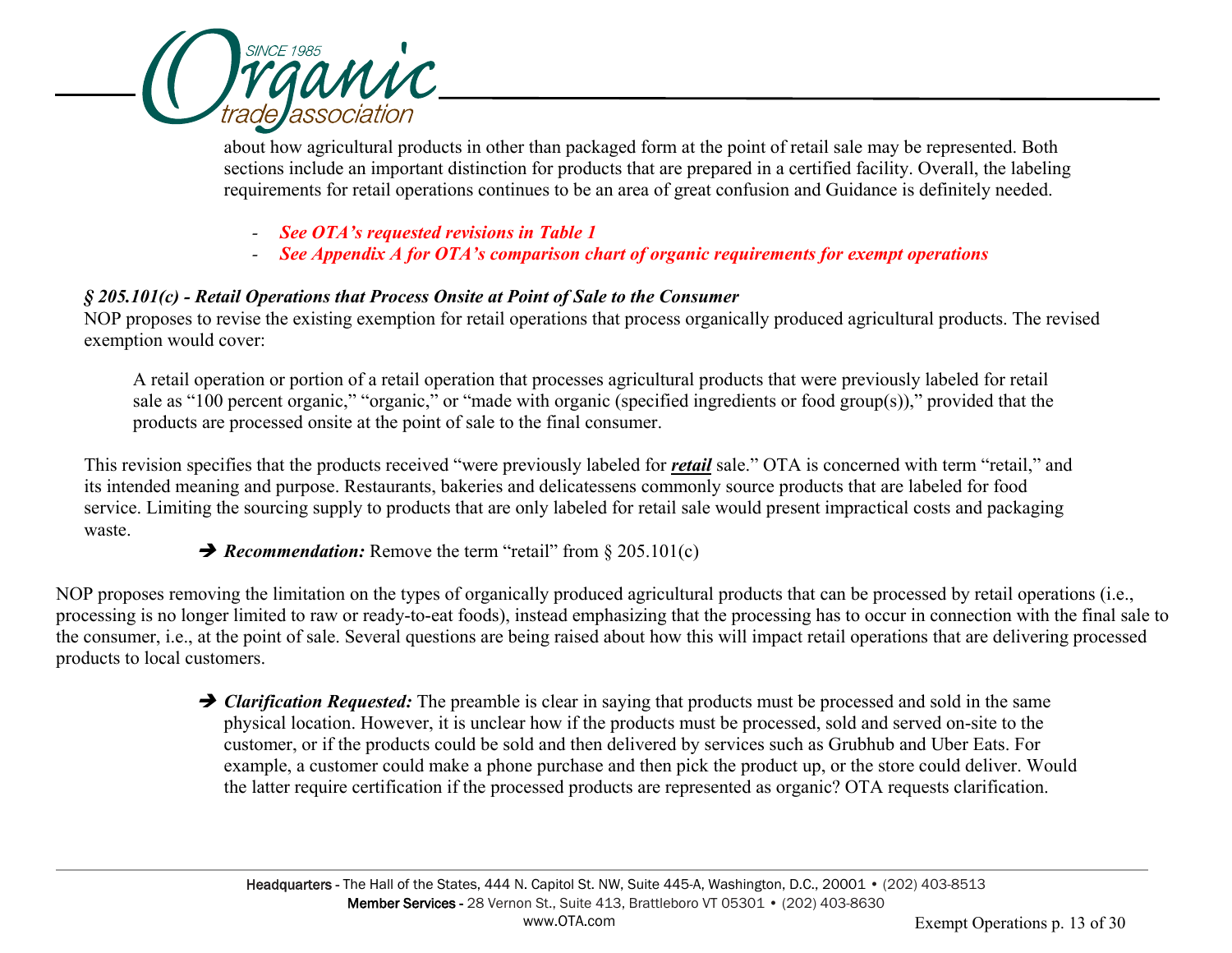

## *Retail Operations and Distribution Centers*

Retail operations commonly contract if not own and operate off-site warehouses, distribution centers and fulfillment centers. Additional clarification is needed for storage facilities that are under the management of a retail operation and for retail operations. The exemption for retail operations presents an opportunity for their associated distribution and fulfillment centers to also be exempt. Clarification is needed to ensure that the exemption applies to the storage facility only if the storing activity meets the conditions of  $\S 205.101(e)$ .

> **P** Recommendation: OTA requests that NOP clarify in Guidance that distribution centers operating under the ownership of, or in association with a retail operation must only receive, store and ship packaged NOP product. Unless certified, the distribution center *must not* label/relabel, combine, split, containerize, pack/repack, treat, sort, open, enclose, or otherwise handle the organic products while they are under the operation's control.

## *Retail Operations and Private-Label Arrangements*

In the preamble, under additional amendments considered but not included in this proposed rule, NOP explains that the proposed amendments to §§ 205.2 and 205.100 – 101 would require certification of operations that sell or represent organic products. NOP goes on to say, "This would include operations in "**private-label**" relationships; both the operation that produced/processed the organic product (the "contract manufacturer"), and the operation that sells the product under its own label (the "brand name" or "distributor"), would require certification under this proposed rule." OTA is concerned that the proposed rule itself does not clearly require certification of an operation that is a private-label brand owner, and as a result, impacted operations may have not been given sufficient notice or time to provide public comment. In addition, it does not appear that the impact of this provision has been assessed in the Economic Analysis of the Proposed Rule, and while associated labeling requirements were considered, NOP did not proceed with any proposed changes. Finally, it is unclear if the proposal would allow retail operations to be exempt from certification. As per § 205.101(b), retail operations that "sell" but do not process are exempt from certification.

> *Recommendation:* Given the lack of clarity around the applicability of this proposed rule to private-label brands (retail operations or otherwise), the significant number of operations that may need to get certified, the lack of sufficient economic analysis, and the labeling amendments that were considered but not included in this Proposed Rule, OTA recommends that NOP address private-label certification in a separate rulemaking process. Additional time and notification are needed to sort out all of the various relationships and arrangements and analyze how such activity may or may not impact organic integrity, transparency and traceability.

## *Guidance and Increased Oversight of Exempt Retail Operations*

OTA supports guidance and increased oversight of exempt retail operations. The organic requirements that exempt retail operations are required to comply with should help maintain organic integrity, even in the absence of certification. Retail operations that handle and/or process certified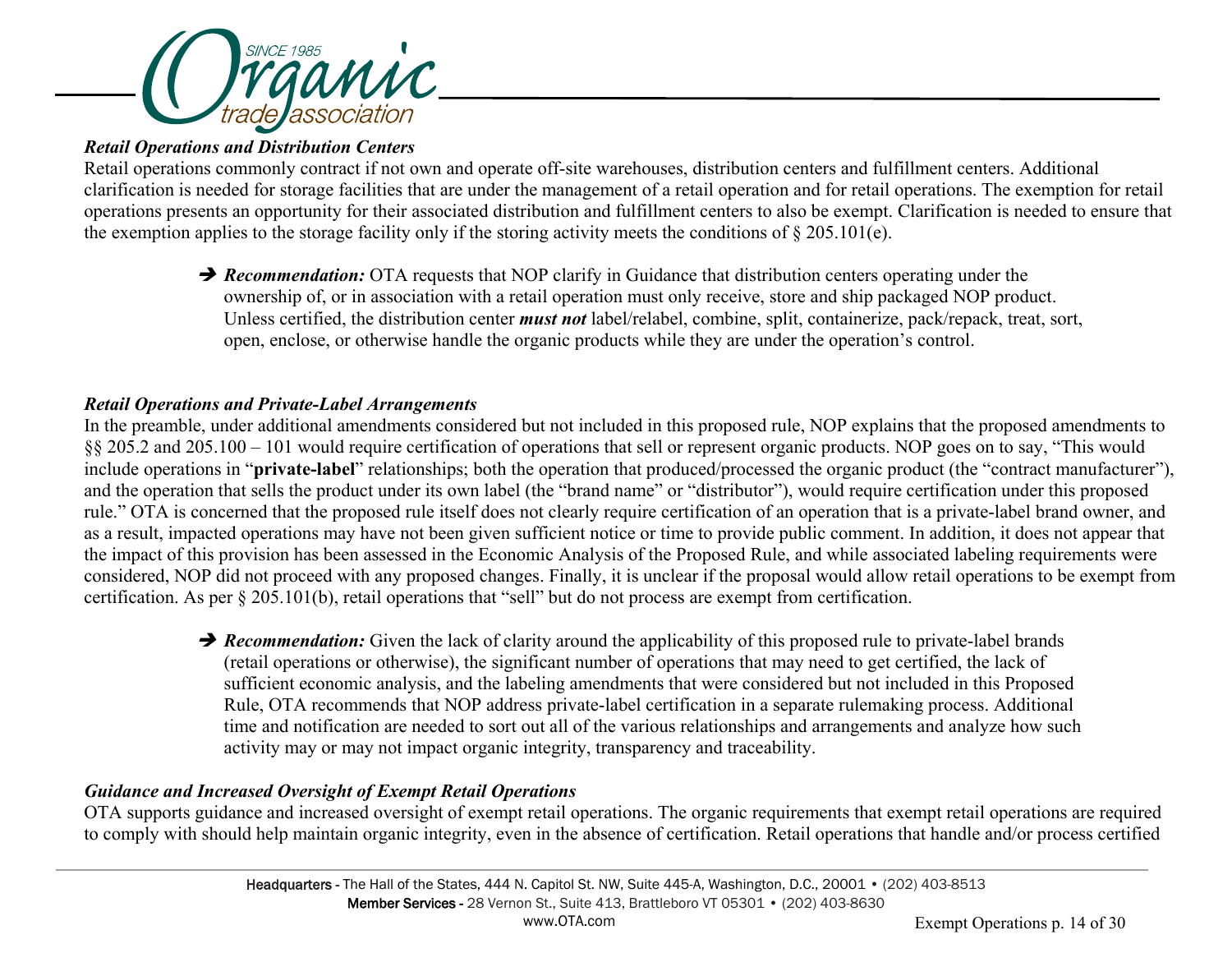

organic products are carrying out activities that pose a medium- to high-risk to organic integrity. OTA supports retaining an exemption for retail operations that sell, handle and/or process. However, guidance AND increased USDA oversight are significantly needed to ensure that organic requirements are understood and being met. Requiring exempt operations to meet certain provisions of the organic regulations without guidance and without any oversight or surveillance will not meet the goal of protecting organic integrity.

> *Recommendation:* OTA recommends that NOP release Guidance for retail operations concurrent with the final rule. We also recommend that NOP's Compliance Department increase its oversight of exempt operations and conduct routine surveillance of exempt retail operations.

## **Exemption for storage of organic agricultural products**

NOP proposes to exempt from organic certification operations that only store agricultural products, but do not "process or alter such agricultural products" (proposed § 205.101(e)). In the preamble, NOP explains that this "exemption would apply to warehouses, storage facilities, and other operations whose only function is the temporary holding or storage of organic products, and the associated receiving and loading of organic products." NOP goes on to explain that "an operation that processes or alters the organic products they store would not qualify for the exemption and must be certified. Storage operations claiming this exemption must not label/relabel, combine, split, containerize, pack/repack, treat, sort, open, enclose, or otherwise alter the organic products they handle."

OTA agrees. However, the intent, as explained in the preamble, is not clearly conveyed in the proposed regulatory text. The following terms, and the exemption under  $\S 205.101(e)$ , create ambiguity around the "storing" activities that would qualify for an exemption:

- *'Storing'* is an activity included in the definition of 'handle,' and therefore an activity that requires certification. However, § 205.101(e) exempts an operation that only stores, receives and/or loads, but does not process or alter. The proposed language is problematic because the term 'load' is commonly used and associated with the handling of bulk or unpackaged product.
- *'Alter'* is an important term used to qualify whether a storage facility may be exempt. However, unlike "processing," the term "alter" is not defined or further qualified in the regulation. In the preamble, NOP explains that an operation that processes or alters the organic products they store would not qualify for the exemption and must be certified. NOP goes on to say that "storage operations claiming this exemption must not label/relabel, combine, split, containerize, pack/repack, treat, sort, open, enclose, or otherwise alter the organic products they handle." The preamble explanation provides good clarity. However, several example activities in the preamble are not included in the definition of "handle," and/or the definition or "process." These include relabel, split, pack, treat, sort, open, and enclose.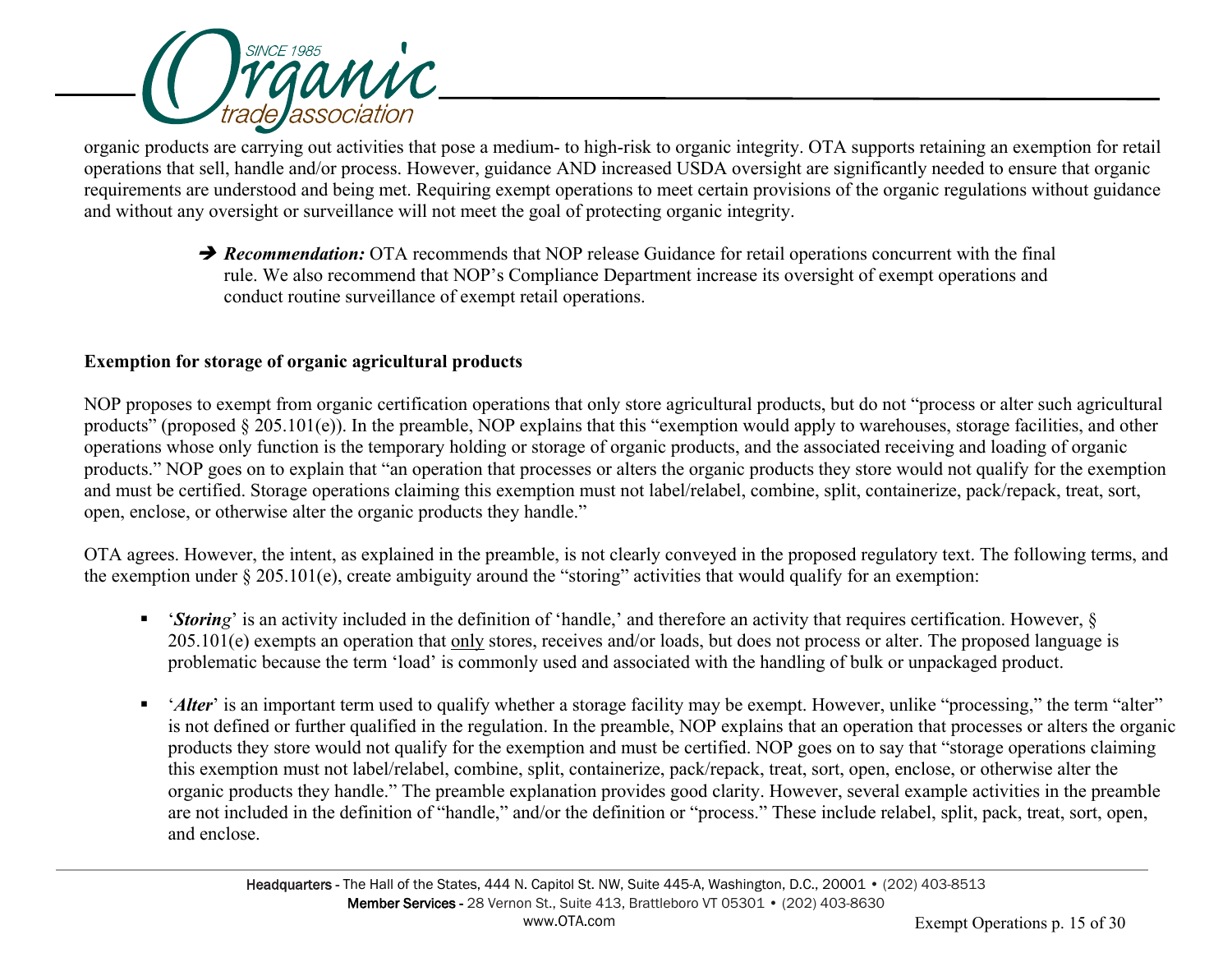

The ambiguity is further exacerbated by the proposed elimination of the exclusion for handling operations that only sell products that are packaged or otherwise enclosed in a container prior to being received or acquired by the operation and remain in the same package or container. This elimination opens the exemption to operations that receive, store and load unpackaged product. This could, for example, exempt grain storage facilities, grain elevators and ports if the activity is perceived only as receiving, storing and loading.

Due to risk of organic fraud, the receiving, storing and handling of unpackaged product *should* require certification. As explained above, we do not believe NOP intended to exempt storage facilities, grain elevators and entry ports handling bulk products from organic certification. Such an exemption would be in stark contrast to stakeholder feedback to inform the proposed rule and it should not be exempt because it poses a high-risk to organic integrity and presents a significant opportunity for fraud.

- *Recommendation Part 1:* Revise the definition of 'handle' to clearly capture all of "the activities that affect the organic status or ownership of an agricultural product after production as it moves from production source through a supply chain. This revision should include a general description of full supply chain activity as well as a more complete list of activities that reflect the examples provided in the preamble and suggested in OTA's comments. *See OTA's requested revision in Table 1*
- **→ Recommendation Part 2**: Revise § 205.101(e) to specify a requirement that product must be packaged prior to being received and remain in the same package and must not be otherwise handled while in control of the exempt handling operation. *See OTA's requested revision in Table 1*

## **Transport of organic agricultural products**

In the preamble, NOP explains that operations that only transport organic products are not required to be certified. NOP considers transport to be a low-risk activity, and points out that transport, as per the definition of "handle" in OFPA, is not a handling activity.

OTA agrees that transporters may be exempt from certification provided they do not sell, process or package. The activity must be limited to the transport or delivery of certified organic crops or livestock, and in the case of unpackaged product, the certified organic product must be transported from a certified operator (producer or handler) to another certified operator or final retailer. In all instances, the certified operation responsible for the organic product(s) must disclose all activity in the Organic System Plan and maintain compliance with the organic regulations, including records, audit trail and traceability of the product(s). Excellent Guidance on transportation and compliance with the organic regulations is provided in **NOP Guidance 5031**.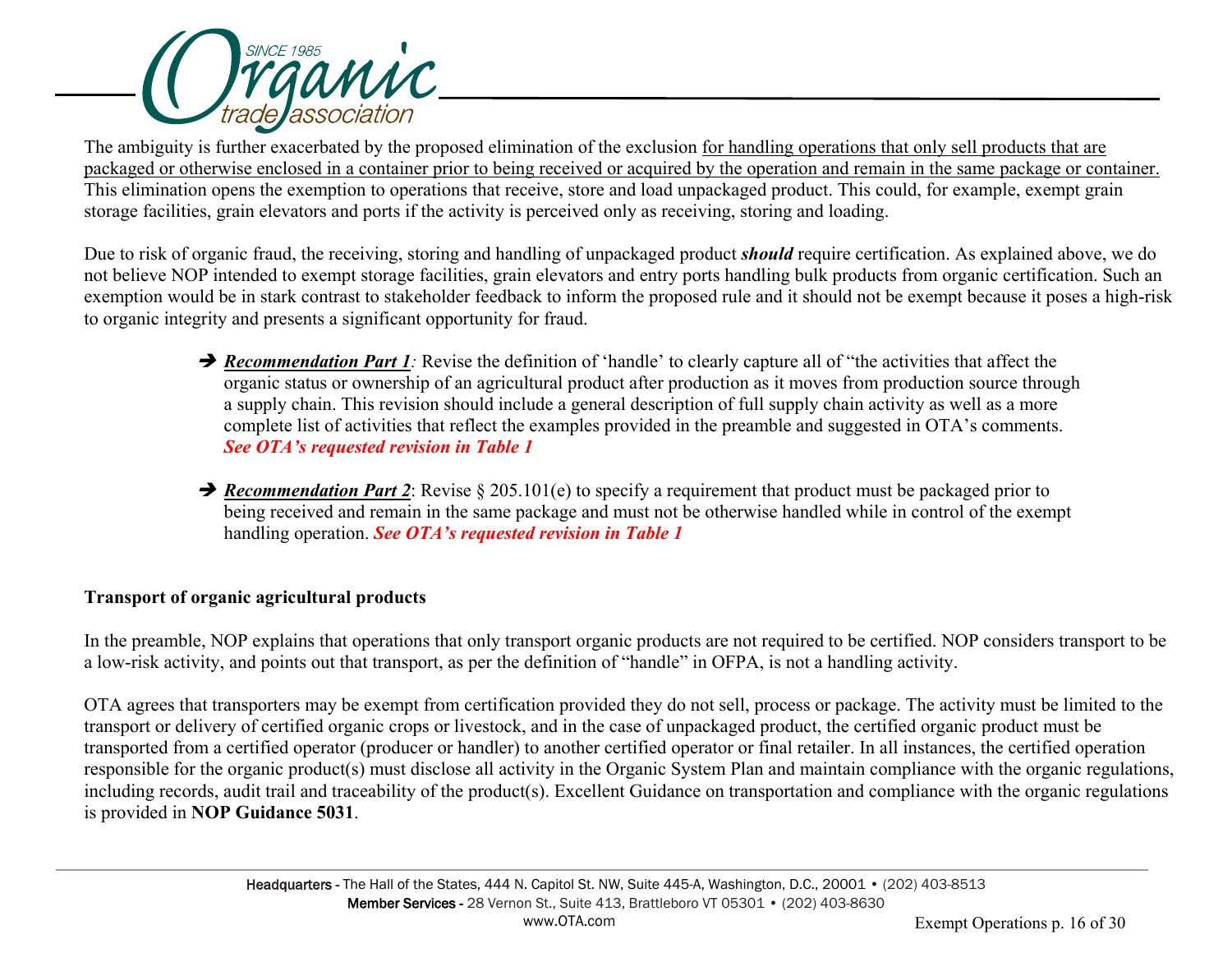

OTA is concerned that the proposed change to the definition of 'handle" will completely remove the ONLY reference to "transportation" from the organic regulations. Transporters and transportation are discussed in the preamble, but the proposed changes to the rule will completely eliminate the term and specific mention of activity altogether. Eliminating the term from the regulations would leave 'transporters' and 'transportation,' by name, unaddressed in OFPA and the regulations. Any remaining clarification or interpretation would be entirely based on its *absence* from the definition of "handle,' both in OFPA and the rule. Without the context of the preamble and without any specific mention of the activity in the rule itself, the exempt status of transportation will not be clear. Transportation is a unique activity that does not fall under the proposed § 205.101(e) exemption (store, receive, and/or load) or any other proposed exemption. The definition of 'handle' references a number of activities that require certification; however, it is an 'open list' of examples (aka "included but not limited to"). Therefore, the exemption for transportation should be explicitly called out in the rule itself.

- **→ Recommendation:** Add a new designated section (exemption) for transporters. Add as § 205.101(f) and redesignate the proposed (f) on records to § 205.101(e). Revise § 205.101 (Exemptions from certification) to read, "The following operations in subparagraphs  $(a) - (g)$  are exempt...."
	- *-* **Add new § 205.101(f):** An operation that only transports certified organic products. Such operations must comply with record keeping requirements to (1) demonstrate that the organic integrity of the product is maintained during receiving, storage and loading, and (2) verify both the quantities and the organic status of the product being received, stored and shipped.
	- *-* **Add new § 205.101(f):** An operation that only transports certified organic products. Such operations must prevent commingling and contamination and comply with record-keeping requirements to (1) demonstrate that the organic integrity of the product is maintained during transport and; (2) verify the quality and organic status of the product being transported.
	- *-* **Release updated Guidance (NOP 5031)** to help clarify how the exemption applies to an operation that transports packaged and unpackaged products and the organic requirements they must comply with.
	- **Revise § 205.101** to include subparagraphs  $(a) (g)$  as exempt from certification...but must comply with applicable organic production and handling requirements….including provisions for prevention of commingling and contact of organic products with prohibited substances set forth in § 205.272.
	- *-* **Revise the re-designated § 205.101(e)** to include the new exemption for transportation and a requirement for record keeping.

*See OTA's requested revisions in Table 1*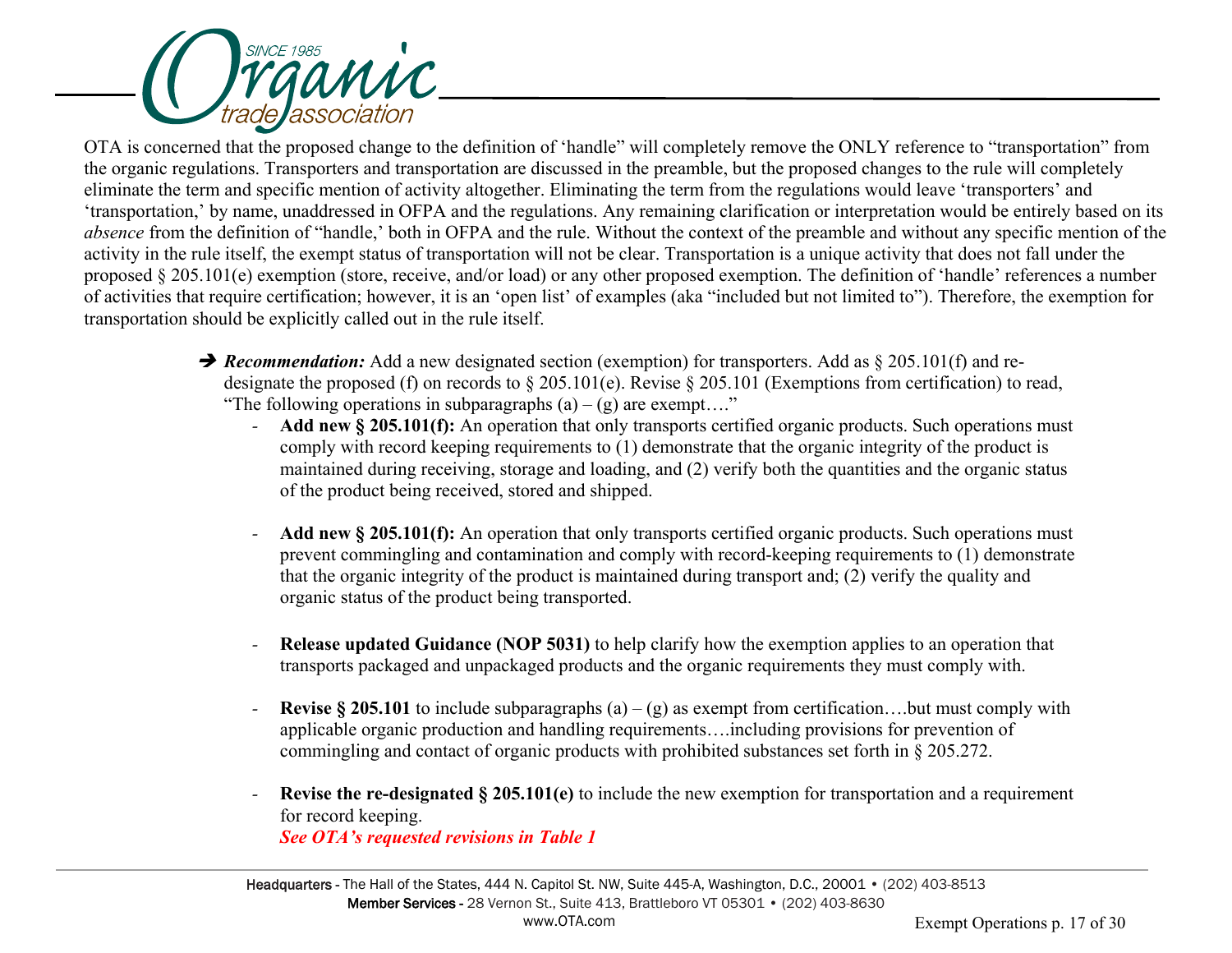

- **→** *Guidance Requested*: OTA requests that NOP 5031 be retained (and updated as necessary) to address exempt transportation as it relates to packaged and unpackaged products. The fraud opportunity and the organic requirements that should apply are not the same and a distinction needs to be considered. OTA supports continued compliance with the following, as it relates to unpackaged products and detailed in the NOP Guidance 5031:
	- Under NOP 5031, an operation that transports unpackaged organic product does not need to obtain certification if it does not handle (sell, process, or package) organic products. Examples of operations that do not need to obtain certification include:
		- o Transportation companies that move certified organic hay or straw (wrapped or unwrapped) or milk from a certified operation farm to a certified organic buyer or processing facility;
		- o Transportation companies that transport certified organic grain from certified operations to a certified handling facility; and
		- o Transportation companies that move certified organic livestock from a certified organic farm to a certified organic slaughter facility.
	- The certified organic operation responsible for the organic products that are transported must:
		- o Maintain records in sufficient detail as to be readily understood and audited;
		- o Maintain the audit trail and traceability of organic products;
		- o Prevent commingling and contamination of the certified organic products during transportation;
		- o Fully describe the transportation practices in the organic system plan; and
		- o Ensure that the transportation records for organic products are available for inspection.

# **Certified operations' verification and recordkeeping responsibilities**

The proposed rule requires exempt operations, including storage operations and transportation, to comply with the commingling and contamination prevention requirements of §205.272. OTA strongly agrees. However, it is important that these exempt operations also comply with record keeping requirements to: (1) demonstrate that the organic integrity of the product is maintained during receiving, storage and loading (verify commingling/contamination prevention), and (2) verify both the quantities and the organic status of the product being received, stored and shipped.

As intended by the proposed revision at  $\S 205.301(a)(3) -$  (see supply chain traceability and organic fraud prevention), certified operations are required to verify the organic status of products that are handled by exempt operations in a supply chain. NOP is proposing that onus be on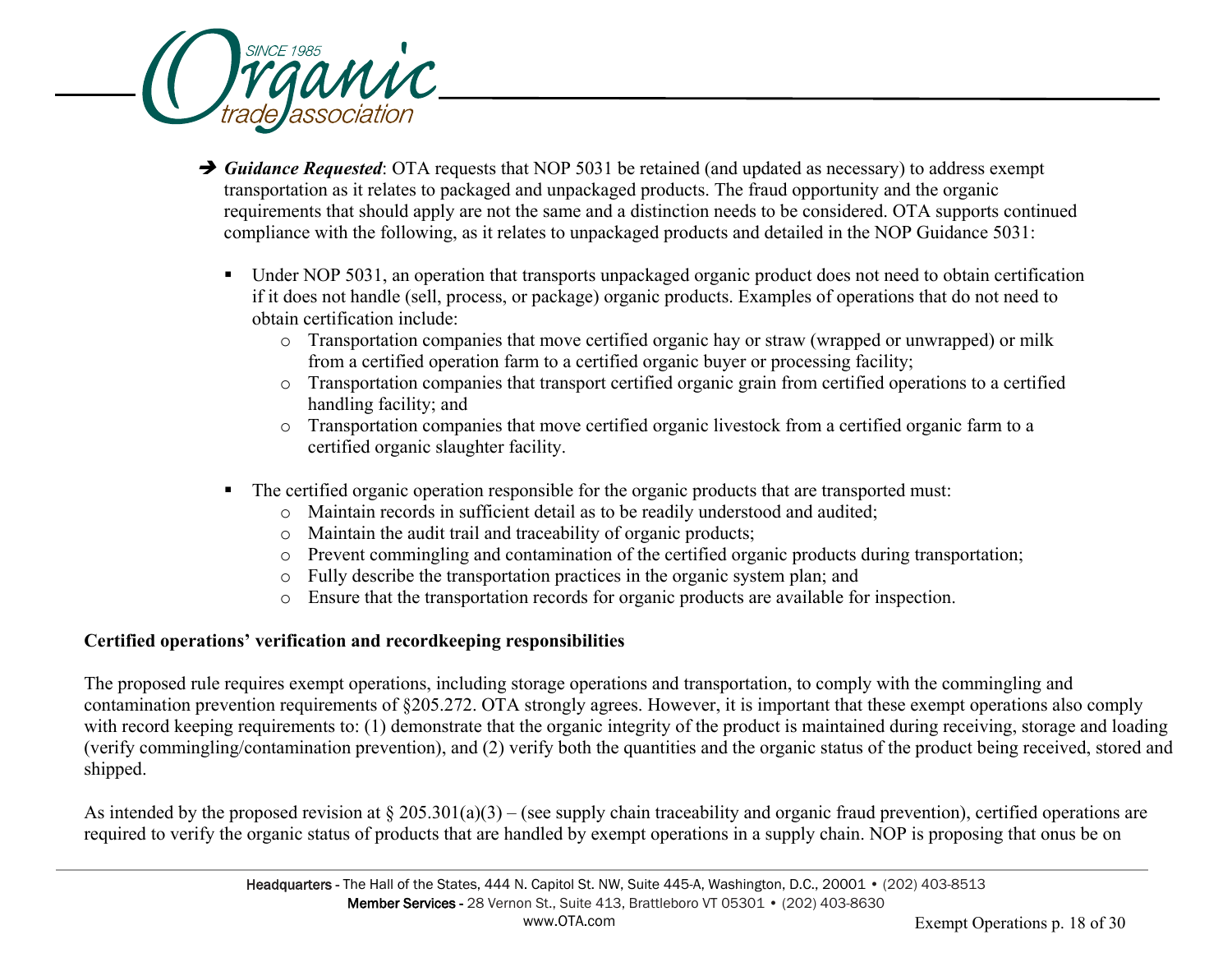

certified operations to have procedures in place that will ensure product integrity and traceability. In the preamble, NOP explains that certified operations should "carefully review the practices and records of operations in their supply chain, including transportation and storage operations." NOP goes on to say that "certified operations must maintain records to support the verification of organic integrity and facilitate supply chain audits."

OTA strongly believes that the system will be much more robust and the ability for the responsible certified operator to collect and maintain the required documentation will be greatly strengthened if the exempt operations are *required* to not only prevent commingling and contamination, but also maintain records that verify the practices used to prevent commingling and contamination, and verify organic product status. This would not preclude the requirement for a certified operation to have practices and procedures in place (as described in the OSP) to verify the organic status of products handled by exempt operations as well as maintain records to support the verification of such activity. Requiring exempt operations to maintain records on organic integrity and organic status will simply bolster and validate a shared responsibility between the certified operation and the exempt operation.

> **→ Recommendation:** *Revise* §§ 205.101(*e*) and 205.101(*f*) to require exempt operations to comply with record keeping requirements to (1) demonstrate that the organic integrity of the product is maintained during receiving, storage and loading, and (2) verify the organic status of the product being received, stored and shipped. *See OTA's requested revisions in Table 1*

## **Additional revisions that are needed but were not identified in the proposed rule**

OTA has identified additional revisions that are needed to either correct the regulations due to the elimination of the term "excluded" or to further integrate NOP's proposed new requirements or OTA's recommended revisions:

- *Technical correction: § 205.100 What has to be certified.* **This section needs to be revised: "(a) Except for operations exempt or** excluded in §205.101, each production or handling operation or specified portion of a production or handling….applicable requirements of this part."
- *Technical correction: § 205.310* (Agricultural products produced on an exempt or excluded operation) needs to be revised to strike the term "excluded operation."
- *Labeling requirements for retailers and other exempt operations in general:* The proposed rule requires retail operations that 'process' to comply with the labeling provisions of § 205.310. Retail operations that 'handle' (sell, process package, label) should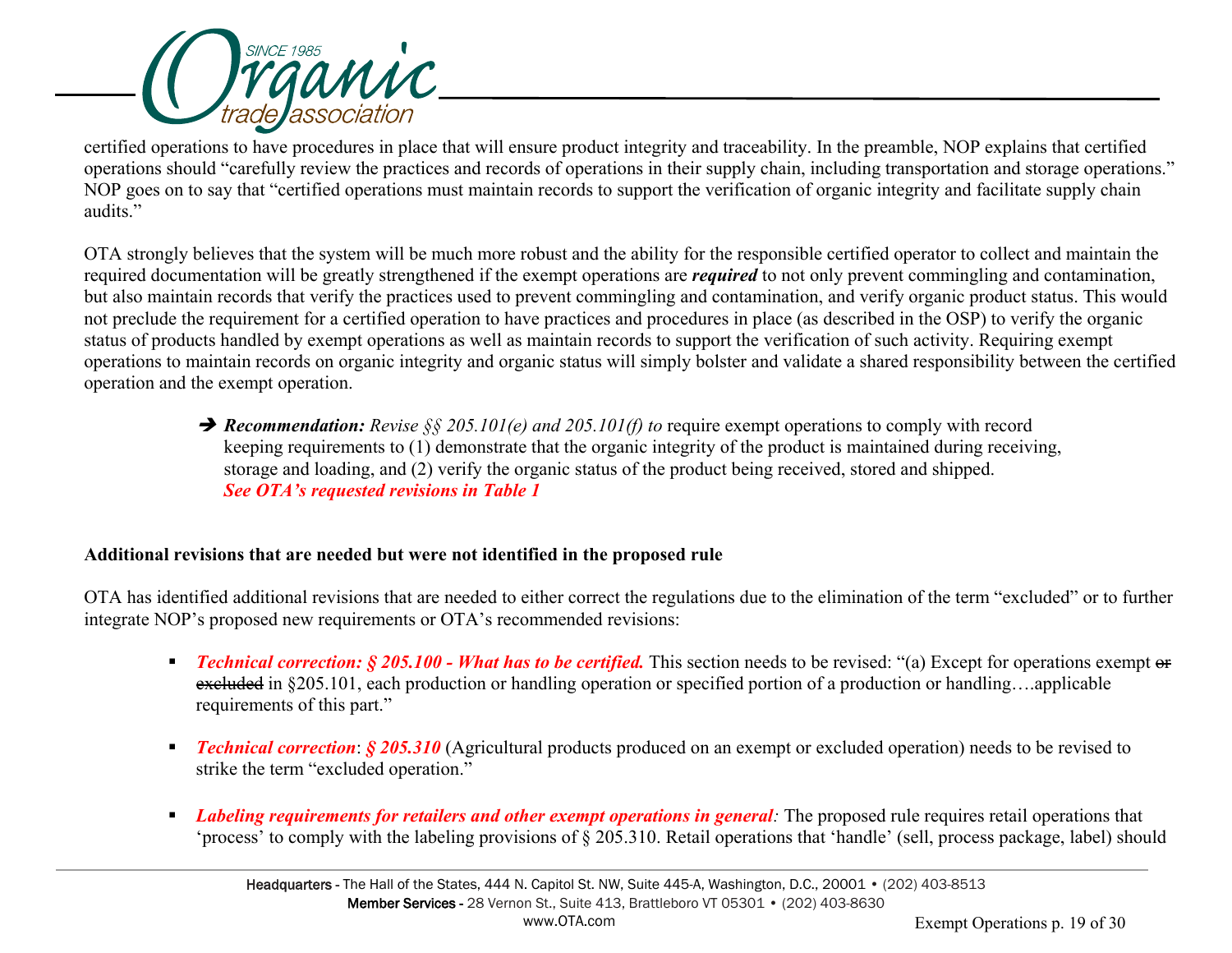

be required to also comply (as applicable) with the labeling provisions of §§§205.308, 205.309 and 305.310. OTA recommends that NOP take a close look at these requirements as they are currently written, and ensure they are applied appropriately to the proposed exemptions as we have suggested. We also recommend guidance and training to ensure they are understood and accurately implemented.

Add the activity of 'handle' to § 205.270 (Organic Handling Requirements): Currently, § 205.270 includes a description for "processing," but does not discuss *Handling*. SOE presents an excellent opportunity to address the differences between 'handling' and 'processing' and formally integrate the distinction between the two under the § 205.270. This could be done by adding a new 205.270(a) for 'handling' and re-designating processing to  $\S 205.270(b)$ :

#### **§205.270 Organic handling requirements.**

(a) Except for exempt operations described in 205.101, any operation that handles agricultural products that are intended to be sold, labeled, or represented as "100 percent organic," "organic," or "made with organic (specified ingredients or food group(s))" must be certified according to the provisions of subpart E of this part and must meet all other applicable requirements of this part. Handling includes but is not limited to selling, buying, trading, brokering, facilitating sale or trade, processing, packaging, repackaging, labeling, relabeling, opening, enclosing, packing, repacking, sorting, combining, splitting, consolidating, bundling, treating, containerizing, receiving, storing, transferring, loading and/or otherwise moving an agricultural product from the production source to the consumer.

*See OTA's requested revisions in Table 1 (next page)*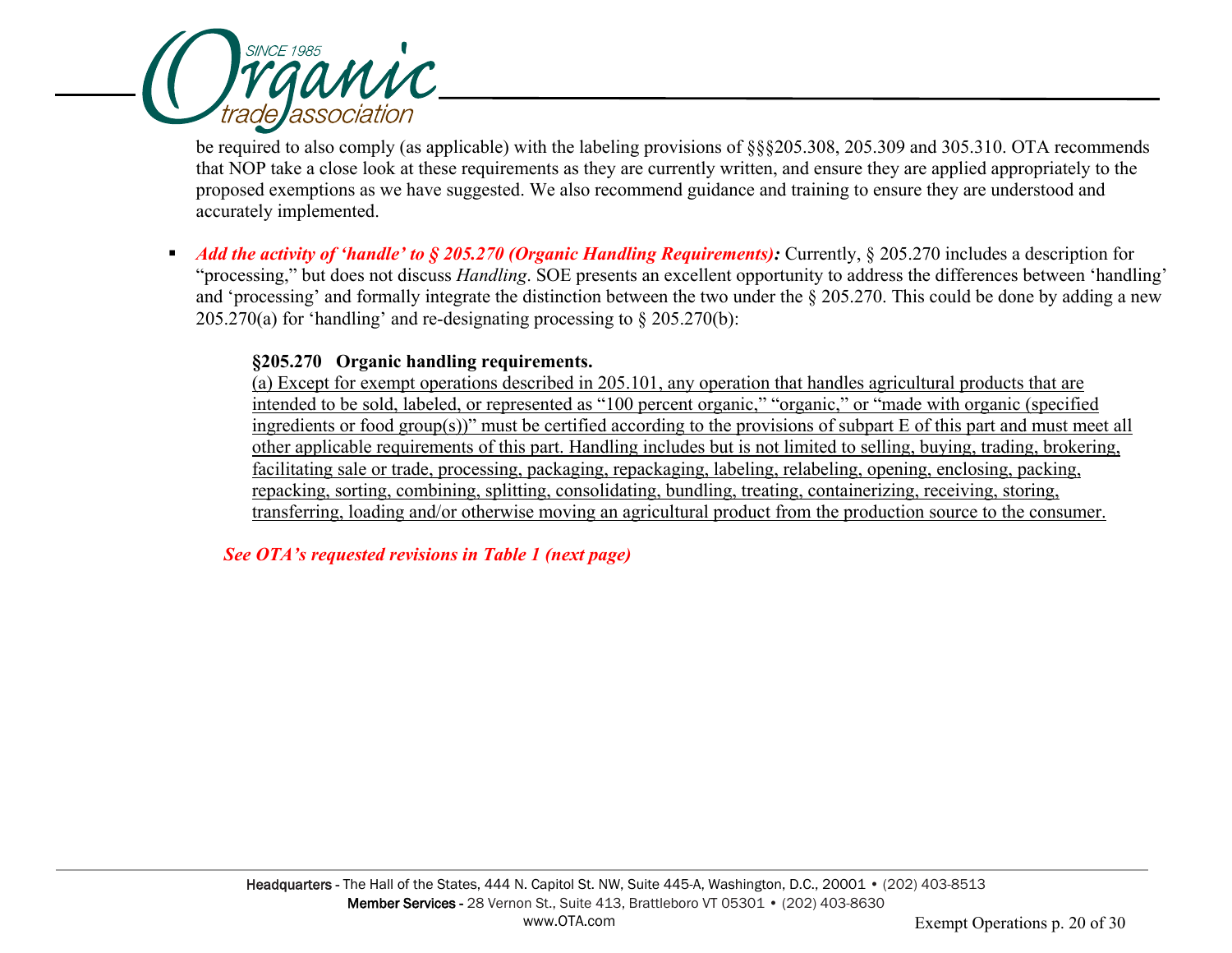

#### **Table 1. OTA's Requested Revisions to the Proposed Rule and Recommendations for Guidance**

| <b>Action &amp;</b> | <b>Proposed Rule Text</b>                                                                                                                                                                                                                                                                                                                                                                                                                                                                               | Revisions and/or Guidance needed to implement OTA                                                                                                                                                                                                                                                                                                                                                                                                                                                                                                      |  |  |
|---------------------|---------------------------------------------------------------------------------------------------------------------------------------------------------------------------------------------------------------------------------------------------------------------------------------------------------------------------------------------------------------------------------------------------------------------------------------------------------------------------------------------------------|--------------------------------------------------------------------------------------------------------------------------------------------------------------------------------------------------------------------------------------------------------------------------------------------------------------------------------------------------------------------------------------------------------------------------------------------------------------------------------------------------------------------------------------------------------|--|--|
| <b>Section</b>      |                                                                                                                                                                                                                                                                                                                                                                                                                                                                                                         | Positions and improve the quality, clarity and utility of the<br><b>Proposed Rule.</b>                                                                                                                                                                                                                                                                                                                                                                                                                                                                 |  |  |
| Revise<br>205.2     | Handle. To sell, process, or package agricultural products,<br>including but not limited to trading, facilitating sale or trade,<br>brokering, repackaging, labeling, combining, containerizing,<br>storing, receiving, or loading.                                                                                                                                                                                                                                                                     | Revision needed: OTA does not support the proposed definition<br>of 'handle' because it does not clearly capture all of the activities<br>that affect the organic status or ownership of a certified organic<br>product as it moves from production source through the supply<br>chain.<br>Include a general description of supply chain activity as<br>$\bullet$<br>well as specific examples (included but not limited to)<br>Add example activities from preamble<br>Add additional activities that are not in the proposed rule<br>or the preamble |  |  |
|                     | OTA Requested Revision: Handle. To sell, process, package or label agricultural products, including but not limited to trading, facilitating sale<br>or trade, brokering, repackaging, relabeling, packing, repacking, opening, enclosing, combining, splitting, sorting, consolidating, bundling,<br>treating, containerizing, receiving, storing, transferring, loading or otherwise moving an agricultural product through the organic supply chain<br>from production source to the final consumer. |                                                                                                                                                                                                                                                                                                                                                                                                                                                                                                                                                        |  |  |
| Revise<br>205.2     | Handler. Any person engaged in the business of handling<br>agricultural products.                                                                                                                                                                                                                                                                                                                                                                                                                       | <b>Revision needed: OTA does not support</b> the proposed definition<br>of 'handler.'<br>Revise the definition to eliminate unnecessary words that<br>$\bullet$<br>lend to confusion and misinterpretation aka "in the<br>business of"                                                                                                                                                                                                                                                                                                                 |  |  |
|                     | OTA Requested Revision: Handler. Any person engaged in the business of handling that handles agricultural products.                                                                                                                                                                                                                                                                                                                                                                                     |                                                                                                                                                                                                                                                                                                                                                                                                                                                                                                                                                        |  |  |
| Revise<br>205.2     | Handling operation. Any operation or portion of an<br>operation that handles agricultural products, except for                                                                                                                                                                                                                                                                                                                                                                                          | Revisions needed: OTA does not support the proposed<br>definition of 'handling operation.'                                                                                                                                                                                                                                                                                                                                                                                                                                                             |  |  |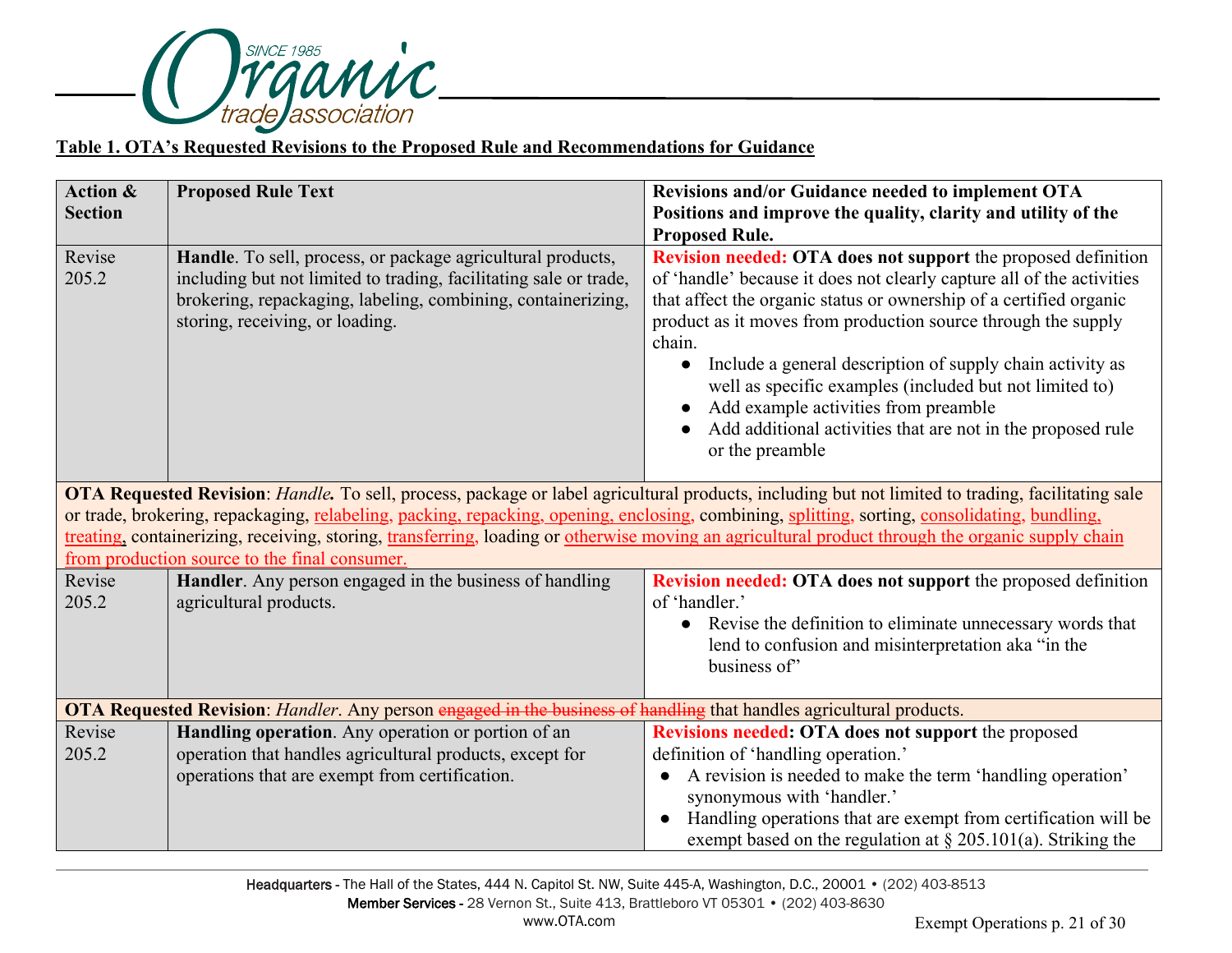

|                                                                                                                                    |                                                                                                                                                   | last part of the proposed definition "except for operations that                                                                                      |  |  |
|------------------------------------------------------------------------------------------------------------------------------------|---------------------------------------------------------------------------------------------------------------------------------------------------|-------------------------------------------------------------------------------------------------------------------------------------------------------|--|--|
|                                                                                                                                    |                                                                                                                                                   | are exempt from certification," will eliminate confusion. A                                                                                           |  |  |
|                                                                                                                                    |                                                                                                                                                   | handling operation that is exempt from certification will                                                                                             |  |  |
|                                                                                                                                    |                                                                                                                                                   | continue to be a 'handling operation,' just one that is exempt                                                                                        |  |  |
|                                                                                                                                    |                                                                                                                                                   | from certification.                                                                                                                                   |  |  |
|                                                                                                                                    | OTA Requested Revision: Handling operation. Any operation or portion of an operation that handles agricultural products., except for              |                                                                                                                                                       |  |  |
|                                                                                                                                    | operations that are exempt from certification.                                                                                                    |                                                                                                                                                       |  |  |
| Revise                                                                                                                             | Retail operation. An operation that sells agricultural products                                                                                   | <b>Revision needed:</b> OTA supports the proposed definition of retail                                                                                |  |  |
| 205.2                                                                                                                              | directly to final consumers through in-person and/or virtual                                                                                      | operation; however, there would be greater clarity if the examples                                                                                    |  |  |
|                                                                                                                                    | transactions.                                                                                                                                     | in the preamble were included in the regulatory definition itself.                                                                                    |  |  |
|                                                                                                                                    |                                                                                                                                                   |                                                                                                                                                       |  |  |
| OTA Requested Revision: An operation that sells agricultural products directly to final consumers through in-person and/or virtual |                                                                                                                                                   |                                                                                                                                                       |  |  |
|                                                                                                                                    |                                                                                                                                                   | transactions. Examples include but are not limited to restaurants, delicatessens, bakeries, grocery stores, or any retail business with a restaurant, |  |  |
|                                                                                                                                    | delicatessen, bakery, salad bar, bulk food self-service stations, or other eat-in, carry-out, mail-order, or delivery service of raw or processed |                                                                                                                                                       |  |  |
| agricultural products.                                                                                                             |                                                                                                                                                   |                                                                                                                                                       |  |  |
| Revise                                                                                                                             | (a) Except for exempt operations or excluded described in<br>Support as written.                                                                  |                                                                                                                                                       |  |  |
| 205.100(a)                                                                                                                         | §205.101, each production or handling operation or specified                                                                                      |                                                                                                                                                       |  |  |
|                                                                                                                                    | portion of an production or handling operation, that produces                                                                                     |                                                                                                                                                       |  |  |
|                                                                                                                                    | or handles erops, livestock, livestock products, or other                                                                                         |                                                                                                                                                       |  |  |
|                                                                                                                                    | agricultural products that are intended to be sold, labeled, or                                                                                   |                                                                                                                                                       |  |  |
|                                                                                                                                    | represented as "100 percent organic," "organic," or "made                                                                                         |                                                                                                                                                       |  |  |
|                                                                                                                                    | with organic (specified ingredients or food $group(s))$ " must                                                                                    |                                                                                                                                                       |  |  |
|                                                                                                                                    | be certified according to the provisions of subpart E of this                                                                                     |                                                                                                                                                       |  |  |
|                                                                                                                                    | part and must meet all other applicable requirements of this                                                                                      |                                                                                                                                                       |  |  |
|                                                                                                                                    |                                                                                                                                                   |                                                                                                                                                       |  |  |
| part.                                                                                                                              |                                                                                                                                                   |                                                                                                                                                       |  |  |
| Revise                                                                                                                             | Exemptions and exclusions from certification.                                                                                                     | Support as written.                                                                                                                                   |  |  |
| 205.101                                                                                                                            |                                                                                                                                                   |                                                                                                                                                       |  |  |
| No change needed; however, the term "exclusions" also needs to be deleted from sections 205.100 and 205.310.                       |                                                                                                                                                   |                                                                                                                                                       |  |  |
| Add intro                                                                                                                          | The following operations in subparagraphs $(a)$ – $(e)$ are                                                                                       | <b>Revision needed:</b>                                                                                                                               |  |  |
| Paragraph                                                                                                                          | exempt from certification under subpart E of this part and                                                                                        | Include subparagraph $(f)$ and $(g)$ to accommodate an<br>$\bullet$                                                                                   |  |  |
| 205.101                                                                                                                            | from submitting an organic system plan for acceptance or                                                                                          | exemption for transportation and an exemption for customs                                                                                             |  |  |
|                                                                                                                                    | approval under §205.201 but must comply with the                                                                                                  | brokers and freight forwarding. See below.                                                                                                            |  |  |
|                                                                                                                                    |                                                                                                                                                   |                                                                                                                                                       |  |  |

Headquarters - The Hall of the States, 444 N. Capitol St. NW, Suite 445-A, Washington, D.C., 20001 • (202) 403-8513 Member Services - 28 Vernon St., Suite 413, Brattleboro VT 05301 • (202) 403-8630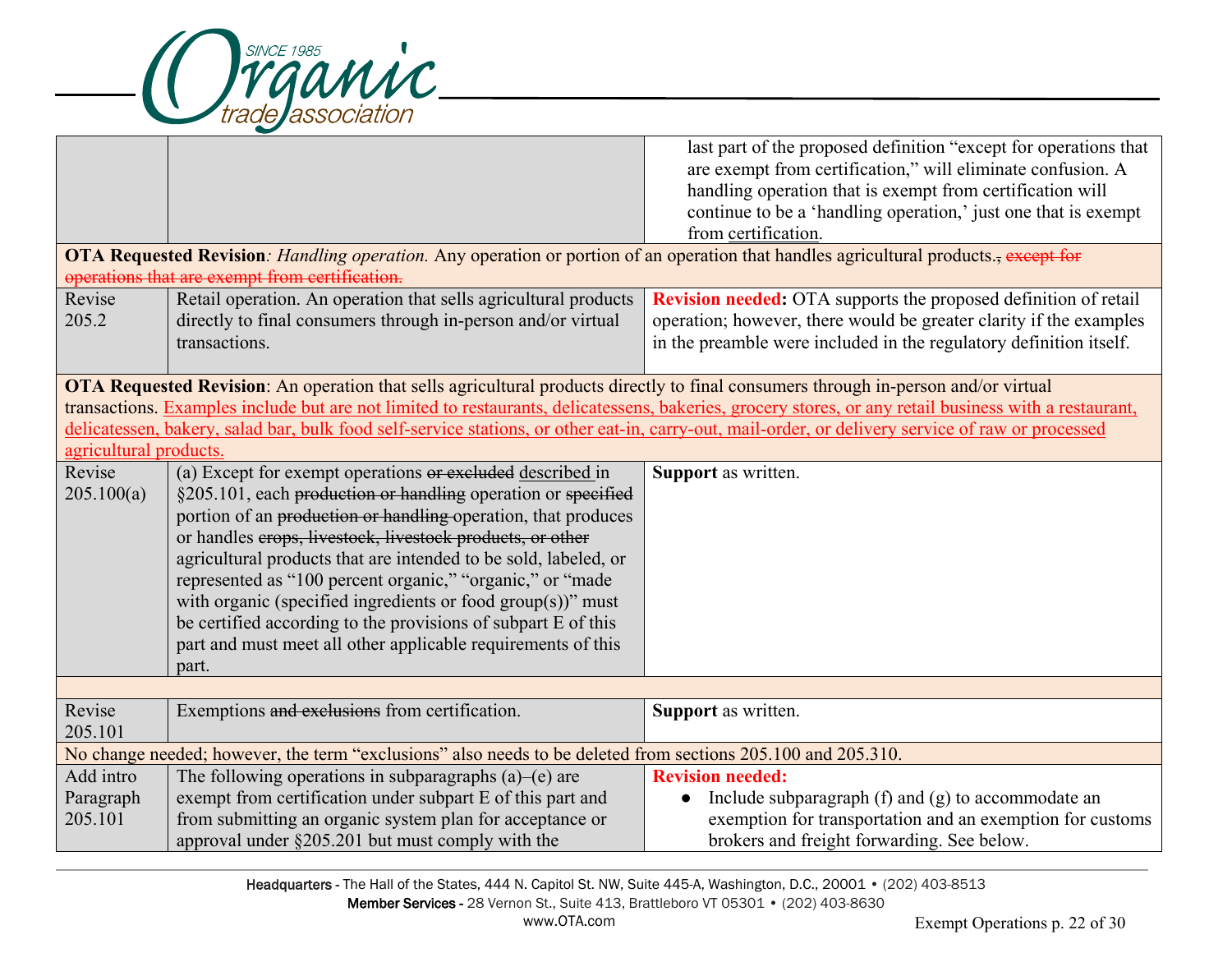

|                      | applicable organic production and handling requirements of<br>subpart C of this part, including the provisions for prevention<br>of contact of organic products with prohibited substances set<br>forth in §205.272, and the specific additional requirements<br>stipulated below.<br>submitting an organic system plan for acceptance or approval under §205.201 but must comply with the applicable organic production and              | Include reference to 'commingling' as well as 'contact<br>$\bullet$<br>with prohibited substances' to ensure consistency and full<br>application of $\S$ 205.272.<br>See "At-A-Glance" comparison chart in Appendix A<br>Requested Revision: The following operations in subparagraphs $(a)$ $\rightarrow$ $(e)$ $(g)$ are exempt from certification under subpart E of this part and from                                                                                                                                                                                                                                                                                                                                                                                                                                                                 |
|----------------------|-------------------------------------------------------------------------------------------------------------------------------------------------------------------------------------------------------------------------------------------------------------------------------------------------------------------------------------------------------------------------------------------------------------------------------------------|------------------------------------------------------------------------------------------------------------------------------------------------------------------------------------------------------------------------------------------------------------------------------------------------------------------------------------------------------------------------------------------------------------------------------------------------------------------------------------------------------------------------------------------------------------------------------------------------------------------------------------------------------------------------------------------------------------------------------------------------------------------------------------------------------------------------------------------------------------|
|                      | prohibited substances set forth in §205.272, and the specific additional requirements stipulated below.                                                                                                                                                                                                                                                                                                                                   | handling requirements of subpart C of this part, including the provisions for prevention of commingling and contact of organic products with                                                                                                                                                                                                                                                                                                                                                                                                                                                                                                                                                                                                                                                                                                               |
| Revise<br>205.101(a) | Exemptions. (1) A production or handling operation that<br>sells agricultural products as "organic" but whose gross<br>agricultural income from organic sales totals \$5,000 or less<br>annually. The products from such operations must not be<br>used as ingredients identified as organic in processed<br>products produced by another handling operation. Such<br>operations must comply with the labeling provisions of<br>§205.310. | <b>Revision needed:</b> OTA supports this exemption; however, we<br>suggest striking the following sentence which is redundant to the<br>requirements of § 205.310(b). Including this requirement only at §<br>$205.101(a)$ could lead one to believe that it does not apply to the<br>other exempt operation that must comply with § 205.310.<br>Delete:<br>"The products from such operations must not be used as<br>ingredients identified as organic in processed products produced<br>by another handling operation."<br><b>IMPORTANT CLARIFICATION NEEDED: OTA interprets</b><br>§205.310 to apply to any exempt operation that is producing or<br>handling exempt products. In the proposed rule, NOP references $\S$<br>205.310 for some exemptions but not others. This is an area of<br>long-time confusion that must be clarified in this Rule. |
| §205.310.            | agricultural income from organic sales totals \$5,000 or less annually. The products from such operations must not be used as ingredients                                                                                                                                                                                                                                                                                                 | OTA Requested Revision: Exemptions. (1) A production or handling operation that sells agricultural products as "organic" but whose gross<br>identified as organic in processed products produced by another handling operation. Such operations must comply with the labeling provisions of                                                                                                                                                                                                                                                                                                                                                                                                                                                                                                                                                                |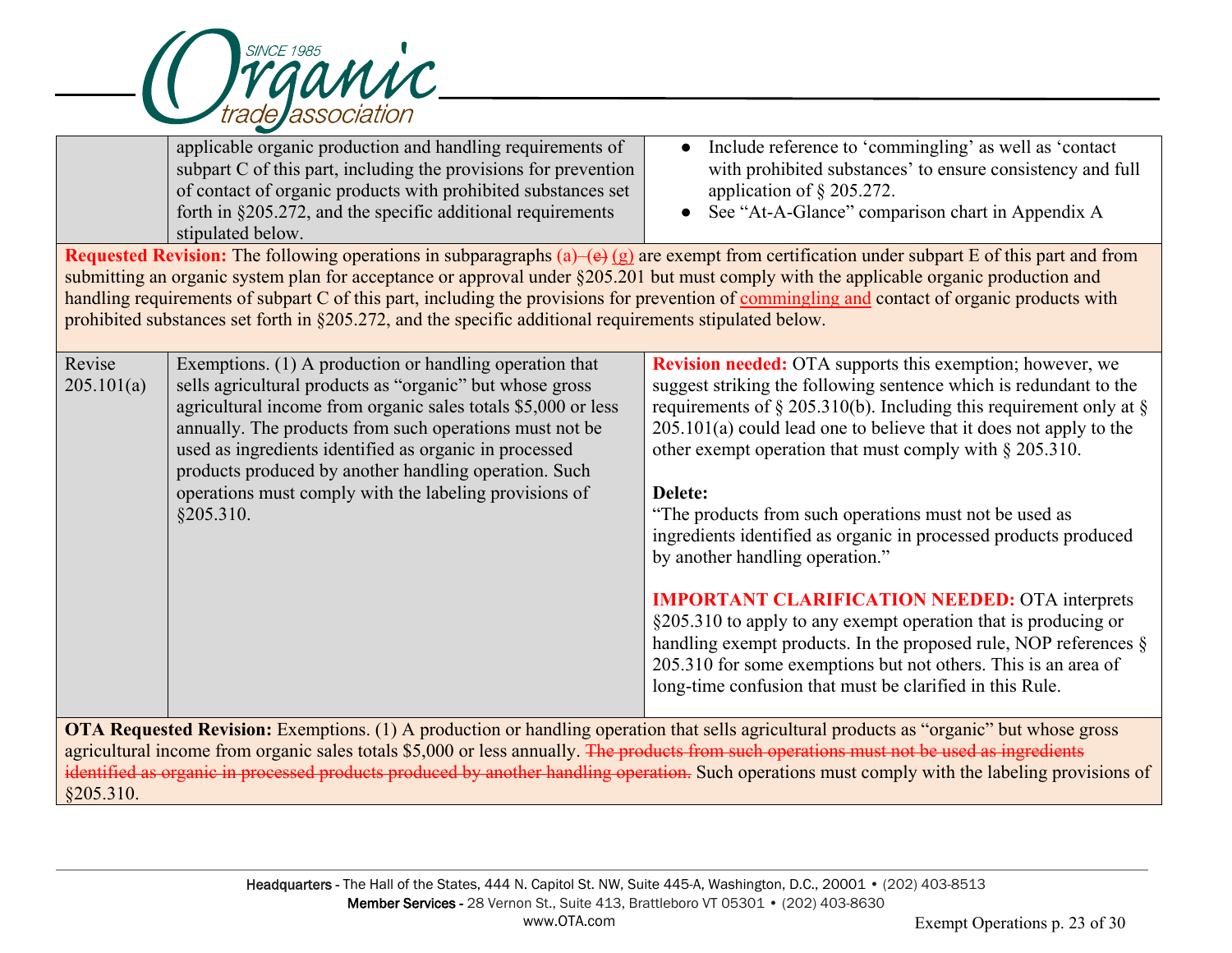

| Revise<br>205.101(b) | A retail operation or a portion of a retail operation that sells,<br>but does not process, organically produced agricultural<br>products.<br><b>Existing NOP language:</b><br>A handling operation that is a retail food establishment or<br>portion of a retail food establishment that handles<br>organically produced agricultural products but does not<br>process them is exempt from the requirements in this part. | <b>Revision needed:</b> OTA does not support NOP's proposed text as<br>written.<br>NOP's proposed language does not distinguish between<br>sell, handle and process. Further, it does not address all of<br>the activity that can occur between receiving and selling,<br>that would not be covered or defined under processing (aka<br>'handle').<br>A revision is needed to distinguish between 'handle' and<br>'process.' Either a retail operation is only handling organic<br>products, but not processing (one type of exemption w/<br>organic provisions that apply), or they are handling and<br>processing. OTA recommends that NOP retain the<br>exemption for a retail operation that handles but does not<br>process instead of changing the exemption to a retail<br>operation that 'sells' but does not process.<br>A revision is needed to clearly and appropriately convey<br>the organic provisions an exempt retail operation must<br>comply with depending on its activity. The requirements<br>for a retail operation that is simply handling certified<br>organic products should not be the same as the<br>requirements for a retail operation or portion of a retail<br>operation, that is processing certified organic product.<br><b>Clarification needed:</b> Distribution Centers and storage<br>warehouses that are associated with retail operations must |
|----------------------|---------------------------------------------------------------------------------------------------------------------------------------------------------------------------------------------------------------------------------------------------------------------------------------------------------------------------------------------------------------------------------------------------------------------------|----------------------------------------------------------------------------------------------------------------------------------------------------------------------------------------------------------------------------------------------------------------------------------------------------------------------------------------------------------------------------------------------------------------------------------------------------------------------------------------------------------------------------------------------------------------------------------------------------------------------------------------------------------------------------------------------------------------------------------------------------------------------------------------------------------------------------------------------------------------------------------------------------------------------------------------------------------------------------------------------------------------------------------------------------------------------------------------------------------------------------------------------------------------------------------------------------------------------------------------------------------------------------------------------------------------------------------------------------------------------------------------|
|                      |                                                                                                                                                                                                                                                                                                                                                                                                                           | meet the requirements of $\S205.101(e)$ to be exempt from<br>certification.                                                                                                                                                                                                                                                                                                                                                                                                                                                                                                                                                                                                                                                                                                                                                                                                                                                                                                                                                                                                                                                                                                                                                                                                                                                                                                            |
|                      |                                                                                                                                                                                                                                                                                                                                                                                                                           | OTA Requested Revision: A retail operation or a portion of a retail operation that sells handles, but does not process agricultural products that                                                                                                                                                                                                                                                                                                                                                                                                                                                                                                                                                                                                                                                                                                                                                                                                                                                                                                                                                                                                                                                                                                                                                                                                                                      |
|                      | are labeled for retail sale as "100 percent organic," "organic," or "made with organic (specified ingredients or food group(s))."organically                                                                                                                                                                                                                                                                              |                                                                                                                                                                                                                                                                                                                                                                                                                                                                                                                                                                                                                                                                                                                                                                                                                                                                                                                                                                                                                                                                                                                                                                                                                                                                                                                                                                                        |
|                      |                                                                                                                                                                                                                                                                                                                                                                                                                           | produced agricultural products. Such operations must comply with the labeling provisions of §§§205.308 - 205.310, and must maintain records                                                                                                                                                                                                                                                                                                                                                                                                                                                                                                                                                                                                                                                                                                                                                                                                                                                                                                                                                                                                                                                                                                                                                                                                                                            |

sufficient to: Prove that agricultural products identified as organic were organically produced and handled.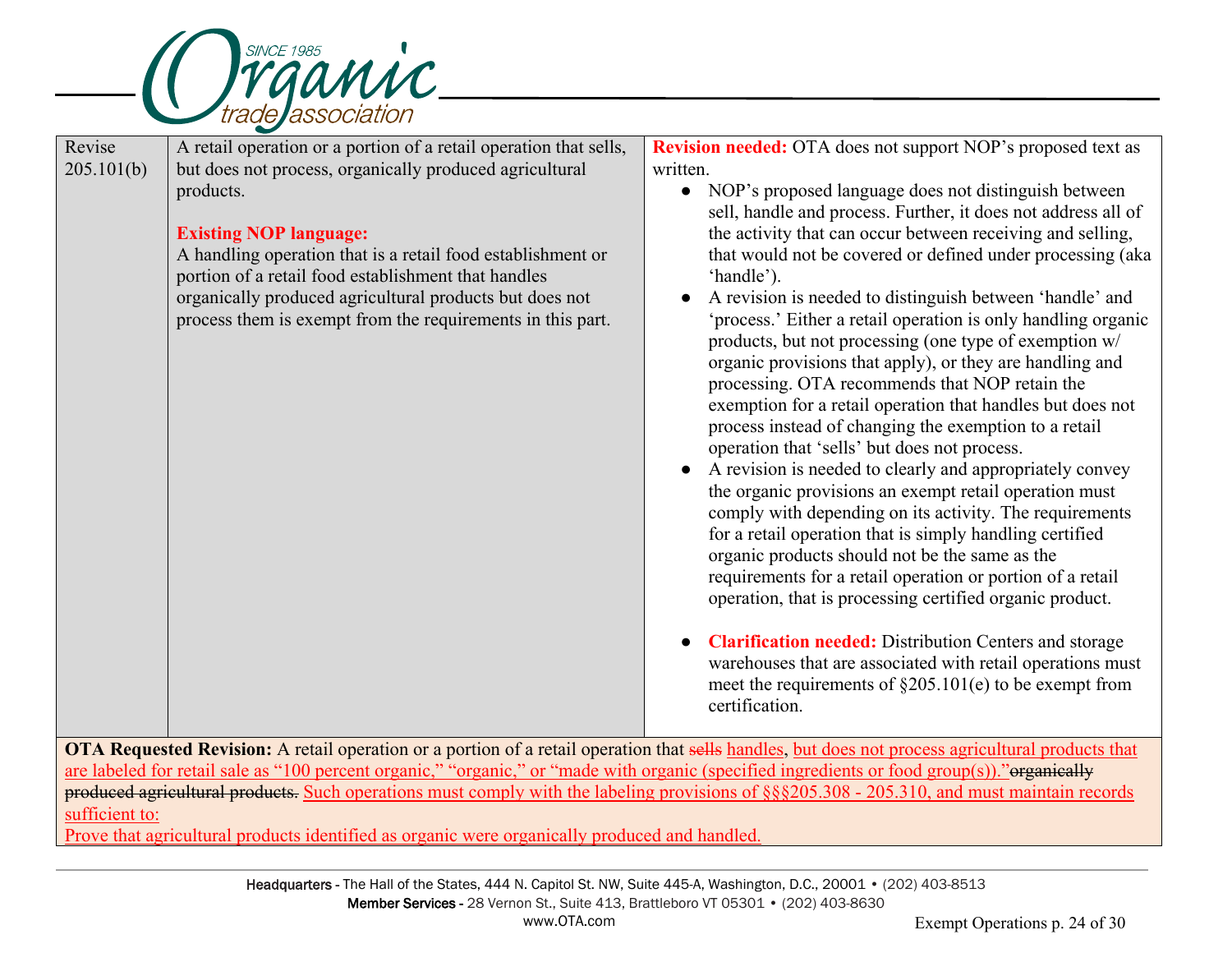

| Revise<br>205.101(c) | A retail operation or portion of a retail operation that<br>processes agricultural products that were previously labeled<br>for retail sale as "100 percent organic," "organic," or "made<br>with organic (specified ingredients or food group(s)),"<br>provided that the products are processed onsite at the point<br>of sale to the final consumer.<br>Such operations must comply with the labeling provisions of<br>§205.310, and must maintain records sufficient to:<br>Prove that agricultural products identified as organic were<br>organically produced and handled; and<br>Verify quantities produced or sold from such agricultural<br>products. | Revision needed: OTA requests that the term 'retail' be<br>removed from this provision. OTA is concerned with term<br>"retail," and its intended meaning and purpose. Restaurants,<br>bakeries and delicatessens commonly source products that are<br>labeled for food service. Limiting the sourcing supply to<br>products that are only labeled for retail sale would present<br>impractical costs and packaging waste.<br>Guidance needed: Retail operations will need guidance to<br>further distinguish between 'handle' and 'process,' and to<br>understand the organic labeling requirements they must<br>comply with. The labeling requirements that were not<br>amended in this proposed rule are ambiguous. |  |  |
|----------------------|---------------------------------------------------------------------------------------------------------------------------------------------------------------------------------------------------------------------------------------------------------------------------------------------------------------------------------------------------------------------------------------------------------------------------------------------------------------------------------------------------------------------------------------------------------------------------------------------------------------------------------------------------------------|-----------------------------------------------------------------------------------------------------------------------------------------------------------------------------------------------------------------------------------------------------------------------------------------------------------------------------------------------------------------------------------------------------------------------------------------------------------------------------------------------------------------------------------------------------------------------------------------------------------------------------------------------------------------------------------------------------------------------|--|--|
|                      |                                                                                                                                                                                                                                                                                                                                                                                                                                                                                                                                                                                                                                                               | OTA Requested Revision: A retail operation or portion of a retail operation that processes agricultural products that were previously labeled for                                                                                                                                                                                                                                                                                                                                                                                                                                                                                                                                                                     |  |  |
|                      |                                                                                                                                                                                                                                                                                                                                                                                                                                                                                                                                                                                                                                                               | retail-sale as "100 percent organic," "organic," or "made with organic (specified ingredients or food group(s))," provided that the products are                                                                                                                                                                                                                                                                                                                                                                                                                                                                                                                                                                      |  |  |
|                      | processed onsite at the point of sale to the final consumer.                                                                                                                                                                                                                                                                                                                                                                                                                                                                                                                                                                                                  |                                                                                                                                                                                                                                                                                                                                                                                                                                                                                                                                                                                                                                                                                                                       |  |  |
|                      |                                                                                                                                                                                                                                                                                                                                                                                                                                                                                                                                                                                                                                                               |                                                                                                                                                                                                                                                                                                                                                                                                                                                                                                                                                                                                                                                                                                                       |  |  |
|                      | Such operations must comply with the labeling provisions of $\S$ §§205.308 - 205.310, and must maintain records sufficient to:                                                                                                                                                                                                                                                                                                                                                                                                                                                                                                                                |                                                                                                                                                                                                                                                                                                                                                                                                                                                                                                                                                                                                                                                                                                                       |  |  |
|                      | Prove that agricultural products identified as organic were organically produced and handled; and                                                                                                                                                                                                                                                                                                                                                                                                                                                                                                                                                             |                                                                                                                                                                                                                                                                                                                                                                                                                                                                                                                                                                                                                                                                                                                       |  |  |
|                      | Verify quantities produced or sold from such agricultural products.                                                                                                                                                                                                                                                                                                                                                                                                                                                                                                                                                                                           |                                                                                                                                                                                                                                                                                                                                                                                                                                                                                                                                                                                                                                                                                                                       |  |  |
| Add                  | A handling operation or portion of a handling operation that                                                                                                                                                                                                                                                                                                                                                                                                                                                                                                                                                                                                  | Support the language as proposed.                                                                                                                                                                                                                                                                                                                                                                                                                                                                                                                                                                                                                                                                                     |  |  |
| 205.101(d)           | only handles agricultural products that contain less than 70                                                                                                                                                                                                                                                                                                                                                                                                                                                                                                                                                                                                  |                                                                                                                                                                                                                                                                                                                                                                                                                                                                                                                                                                                                                                                                                                                       |  |  |
|                      | percent organic ingredients (as described in $\S 205.301(d)$ ), or                                                                                                                                                                                                                                                                                                                                                                                                                                                                                                                                                                                            | <b>Guidance needed:</b> Clarify in Guidance that the exemption for an                                                                                                                                                                                                                                                                                                                                                                                                                                                                                                                                                                                                                                                 |  |  |
|                      | that only identifies organic ingredients on the information                                                                                                                                                                                                                                                                                                                                                                                                                                                                                                                                                                                                   | operation that "only identifies organic ingredients on the                                                                                                                                                                                                                                                                                                                                                                                                                                                                                                                                                                                                                                                            |  |  |
|                      | panel. Such operations must comply with the labeling                                                                                                                                                                                                                                                                                                                                                                                                                                                                                                                                                                                                          | information panel" applies to products that include an information                                                                                                                                                                                                                                                                                                                                                                                                                                                                                                                                                                                                                                                    |  |  |
|                      | provisions of §§205.305 and 205.310 and must maintain                                                                                                                                                                                                                                                                                                                                                                                                                                                                                                                                                                                                         | panel that is distinctly different from the Principal Display Panel.                                                                                                                                                                                                                                                                                                                                                                                                                                                                                                                                                                                                                                                  |  |  |
|                      | records sufficient to:                                                                                                                                                                                                                                                                                                                                                                                                                                                                                                                                                                                                                                        |                                                                                                                                                                                                                                                                                                                                                                                                                                                                                                                                                                                                                                                                                                                       |  |  |
|                      | Prove that agricultural products identified as organic were                                                                                                                                                                                                                                                                                                                                                                                                                                                                                                                                                                                                   |                                                                                                                                                                                                                                                                                                                                                                                                                                                                                                                                                                                                                                                                                                                       |  |  |
|                      | organically produced and handled; and                                                                                                                                                                                                                                                                                                                                                                                                                                                                                                                                                                                                                         |                                                                                                                                                                                                                                                                                                                                                                                                                                                                                                                                                                                                                                                                                                                       |  |  |
|                      | Verify quantities produced or sold from such agricultural                                                                                                                                                                                                                                                                                                                                                                                                                                                                                                                                                                                                     |                                                                                                                                                                                                                                                                                                                                                                                                                                                                                                                                                                                                                                                                                                                       |  |  |
|                      | products.                                                                                                                                                                                                                                                                                                                                                                                                                                                                                                                                                                                                                                                     |                                                                                                                                                                                                                                                                                                                                                                                                                                                                                                                                                                                                                                                                                                                       |  |  |
|                      | Suggested Revision: None - Guidance Requested                                                                                                                                                                                                                                                                                                                                                                                                                                                                                                                                                                                                                 |                                                                                                                                                                                                                                                                                                                                                                                                                                                                                                                                                                                                                                                                                                                       |  |  |
|                      |                                                                                                                                                                                                                                                                                                                                                                                                                                                                                                                                                                                                                                                               |                                                                                                                                                                                                                                                                                                                                                                                                                                                                                                                                                                                                                                                                                                                       |  |  |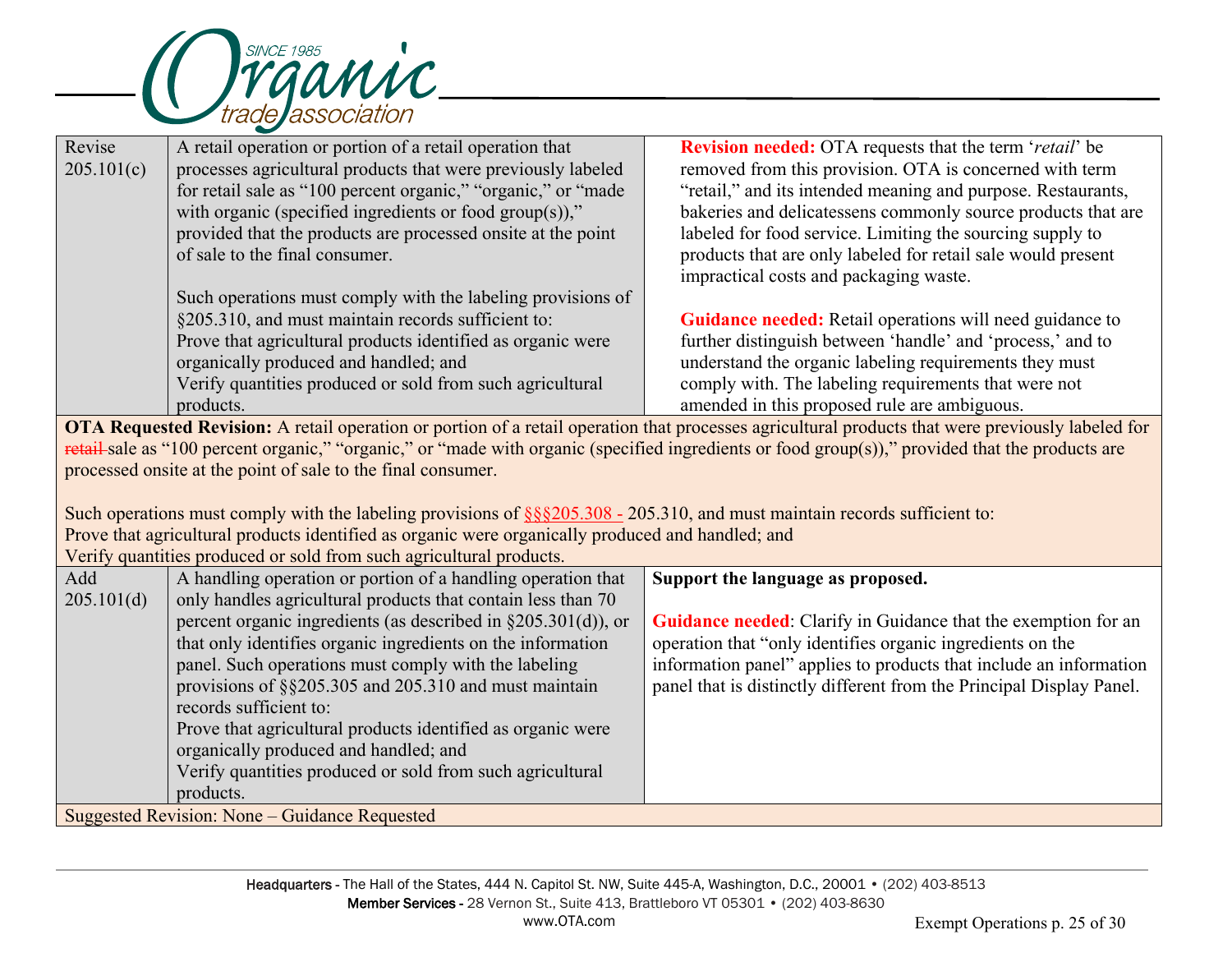

| Add        | An operation that only stores, receives, and/or loads                                                                                           | Revision needed: OTA does not support the proposal as                                                                                                                                                                                                                                                                                                                                                                                                                                                                                                                            |  |  |  |
|------------|-------------------------------------------------------------------------------------------------------------------------------------------------|----------------------------------------------------------------------------------------------------------------------------------------------------------------------------------------------------------------------------------------------------------------------------------------------------------------------------------------------------------------------------------------------------------------------------------------------------------------------------------------------------------------------------------------------------------------------------------|--|--|--|
| 205.101(e) | agricultural products, but does not process or alter such                                                                                       | written.                                                                                                                                                                                                                                                                                                                                                                                                                                                                                                                                                                         |  |  |  |
|            | agricultural products.                                                                                                                          | This exemption should apply to operations that are only<br>$\bullet$<br>receiving, storing and shipping packaged products.<br>Revise the proposed exemption for operations that only<br>$\bullet$<br>store, receive and/or load to apply to <i>packaged</i> product<br>only. Also eliminate the term 'load' because this infers<br>application to bulk or unpackaged product.<br>Refer to a 'handling operation' rather than an 'operation'<br>Strike the term 'alter' and replace with "or otherwise<br>handle," or, add the term 'alter' and a definition to the<br>regulation |  |  |  |
|            |                                                                                                                                                 | OTA Requested Revision: § 205.101(e) An handling operation that only receives, stores and ships agricultural products that are enclosed in a                                                                                                                                                                                                                                                                                                                                                                                                                                     |  |  |  |
|            | sealed package or container prior to being received and remain in the same package or container, but does not sell, process, repackage, relabel |                                                                                                                                                                                                                                                                                                                                                                                                                                                                                                                                                                                  |  |  |  |
|            | or otherwise alter-handle such products.                                                                                                        |                                                                                                                                                                                                                                                                                                                                                                                                                                                                                                                                                                                  |  |  |  |
|            |                                                                                                                                                 |                                                                                                                                                                                                                                                                                                                                                                                                                                                                                                                                                                                  |  |  |  |
|            | Such operations must maintain records sufficient to:                                                                                            |                                                                                                                                                                                                                                                                                                                                                                                                                                                                                                                                                                                  |  |  |  |
|            |                                                                                                                                                 | (1) demonstrate that the organic integrity of the product is maintained during receiving, storage and loading, and (2) verify both the quantities                                                                                                                                                                                                                                                                                                                                                                                                                                |  |  |  |
|            |                                                                                                                                                 |                                                                                                                                                                                                                                                                                                                                                                                                                                                                                                                                                                                  |  |  |  |
|            | and the organic status of the product being received, stored and loaded.                                                                        |                                                                                                                                                                                                                                                                                                                                                                                                                                                                                                                                                                                  |  |  |  |
| Add (new)  | 205.101(f) A handling operation that only transports certified                                                                                  | <b>Additional exemption requested: OTA supports the addition</b>                                                                                                                                                                                                                                                                                                                                                                                                                                                                                                                 |  |  |  |
| 205.101(f) | organic products from a certified producer, handler or                                                                                          | of a new section that specifically provides an exemption for                                                                                                                                                                                                                                                                                                                                                                                                                                                                                                                     |  |  |  |
|            | handling operation to another certified producer, handler or                                                                                    | transportation.                                                                                                                                                                                                                                                                                                                                                                                                                                                                                                                                                                  |  |  |  |
|            | handling operation or final retail operation. Such operations                                                                                   |                                                                                                                                                                                                                                                                                                                                                                                                                                                                                                                                                                                  |  |  |  |
|            | must comply with record keeping requirements to $(1)$                                                                                           | <b>Guidance requested:</b> OTA requests that NOP update and release                                                                                                                                                                                                                                                                                                                                                                                                                                                                                                              |  |  |  |
|            | demonstrate that the organic integrity of the product is                                                                                        | NOP Guidance 5031 concurrent with the final rule. The Guidance                                                                                                                                                                                                                                                                                                                                                                                                                                                                                                                   |  |  |  |
|            | maintained during transport, and (2) verify both the                                                                                            | can help specify the organic requirements a transporter must                                                                                                                                                                                                                                                                                                                                                                                                                                                                                                                     |  |  |  |
|            | quantities and the organic status of the product being                                                                                          | comply with depending on whether they are transporting packaged                                                                                                                                                                                                                                                                                                                                                                                                                                                                                                                  |  |  |  |
|            | transported.                                                                                                                                    | or unpackaged product.                                                                                                                                                                                                                                                                                                                                                                                                                                                                                                                                                           |  |  |  |
|            |                                                                                                                                                 |                                                                                                                                                                                                                                                                                                                                                                                                                                                                                                                                                                                  |  |  |  |
|            | <b>NEW:</b> $\S 205.101(f)$ A handling operation that only                                                                                      |                                                                                                                                                                                                                                                                                                                                                                                                                                                                                                                                                                                  |  |  |  |
|            | transports certified organic products, but does not sell,                                                                                       |                                                                                                                                                                                                                                                                                                                                                                                                                                                                                                                                                                                  |  |  |  |
|            | process, repackage, relabel or otherwise handle such<br>products. Such operations must comply with record-keeping                               |                                                                                                                                                                                                                                                                                                                                                                                                                                                                                                                                                                                  |  |  |  |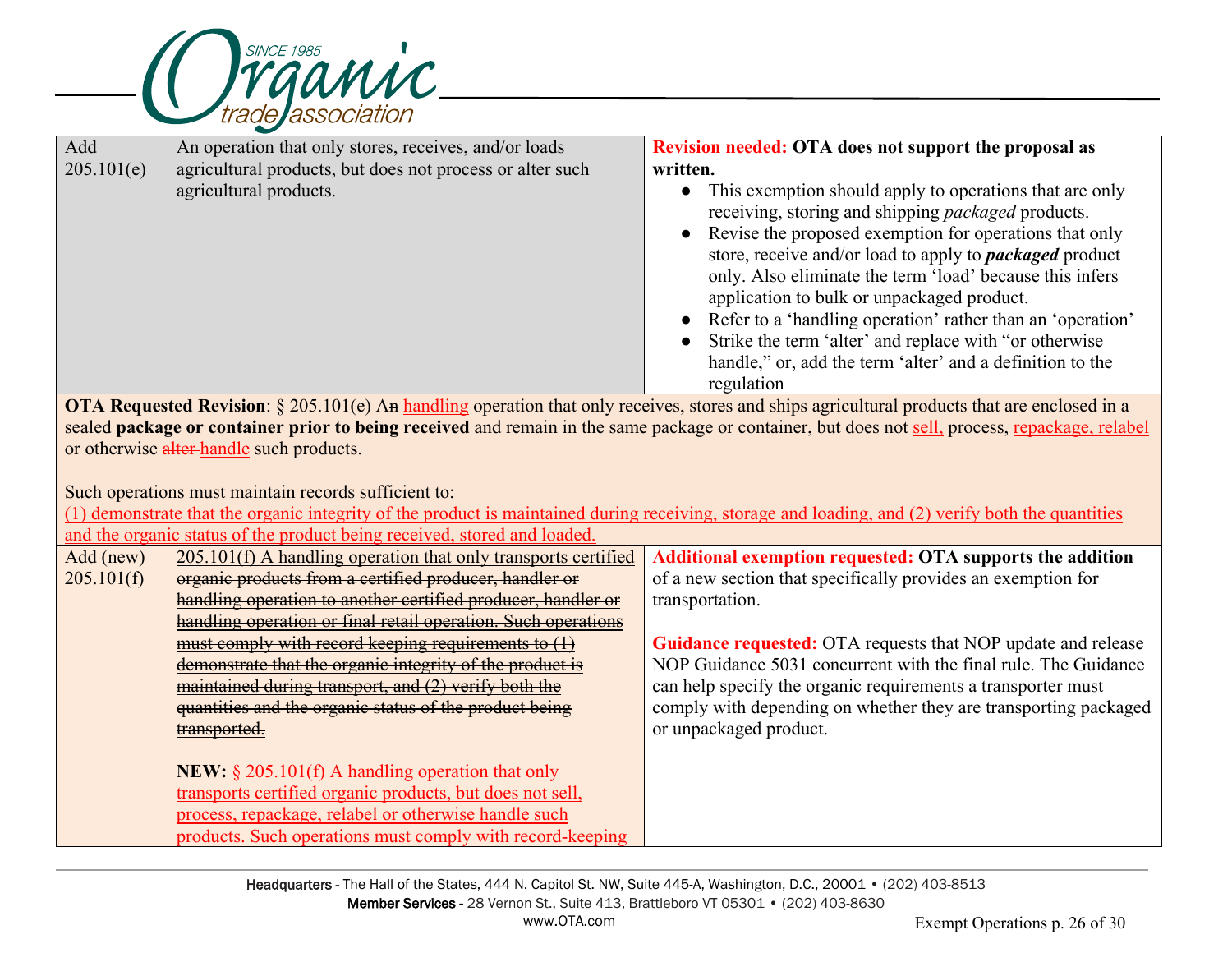

|                                                                                                                                                    | requirements to (1) demonstrate that the organic integrity of    |                                                                      |  |  |
|----------------------------------------------------------------------------------------------------------------------------------------------------|------------------------------------------------------------------|----------------------------------------------------------------------|--|--|
|                                                                                                                                                    | the product is maintained transport, and (2) verify both the     |                                                                      |  |  |
|                                                                                                                                                    | quantities and the organic status of the product being           |                                                                      |  |  |
|                                                                                                                                                    | transported.                                                     |                                                                      |  |  |
|                                                                                                                                                    | <b>NEW:</b> $\S 205.101(g)$ Customs brokers and/or freight       | <b>Additional exemption requested:</b>                               |  |  |
|                                                                                                                                                    | forwarders that <i>only</i> act as an intermediary between       |                                                                      |  |  |
|                                                                                                                                                    | importers and the government or between shippers and             | <b>OTA</b> supports the addition of a new section that specifically  |  |  |
|                                                                                                                                                    | transportation services, but do not take physical or financial   | provides an exemption for customs brokers and freight forwarders.    |  |  |
|                                                                                                                                                    | possession or otherwise handle the agricultural products.        |                                                                      |  |  |
|                                                                                                                                                    |                                                                  |                                                                      |  |  |
| Redesignate                                                                                                                                        | Records described in subparagraphs $(a)$ – $(d)$ of this section | <b>Revision needed:</b> Support the requirement for records that are |  |  |
| proposed                                                                                                                                           | must be maintained for no less than 3 years beyond their         | maintained for no less than 3 years, but revise the text to include  |  |  |
| 205.101(f)                                                                                                                                         | creation, and the operations must allow representatives of the   | subparagraphs $(e)$ and $(f)$ .                                      |  |  |
| to                                                                                                                                                 | Secretary and the applicable State organic programs'             |                                                                      |  |  |
| 205.101(h)                                                                                                                                         | governing State official access to these records for inspection  |                                                                      |  |  |
|                                                                                                                                                    | and copying during normal business hours to determine            |                                                                      |  |  |
|                                                                                                                                                    | compliance with the applicable regulations set forth in this     |                                                                      |  |  |
|                                                                                                                                                    | part.                                                            |                                                                      |  |  |
| <b>Suggested revision:</b> Records described in subparagraphs (a)—(d) (f) of this section must be maintained for no less than 3 years beyond their |                                                                  |                                                                      |  |  |
| creation, and the operations must allow representatives of the Secretary and the applicable State organic programs' governing State official       |                                                                  |                                                                      |  |  |
| access to these records for inspection and copying during normal business hours to determine compliance with the applicable regulations set forth  |                                                                  |                                                                      |  |  |
| in this part.                                                                                                                                      |                                                                  |                                                                      |  |  |
|                                                                                                                                                    |                                                                  |                                                                      |  |  |

On behalf of our members across the supply chain and the country, the Organic Trade Association thanks the National Organic Program for your commitment to protecting organic integrity.

Respectfully submitted,

Hwendolyn V. Wyand

Gwendolyn Wyard Johanna Mirenda Executive Director/CEO Vice President, Regulatory and Technical Affairs Farm Policy Director Organic Trade Association

Ihanna Muenda

cc: Laura Batcha<br>Iohanna Mirenda<br>Executive Directo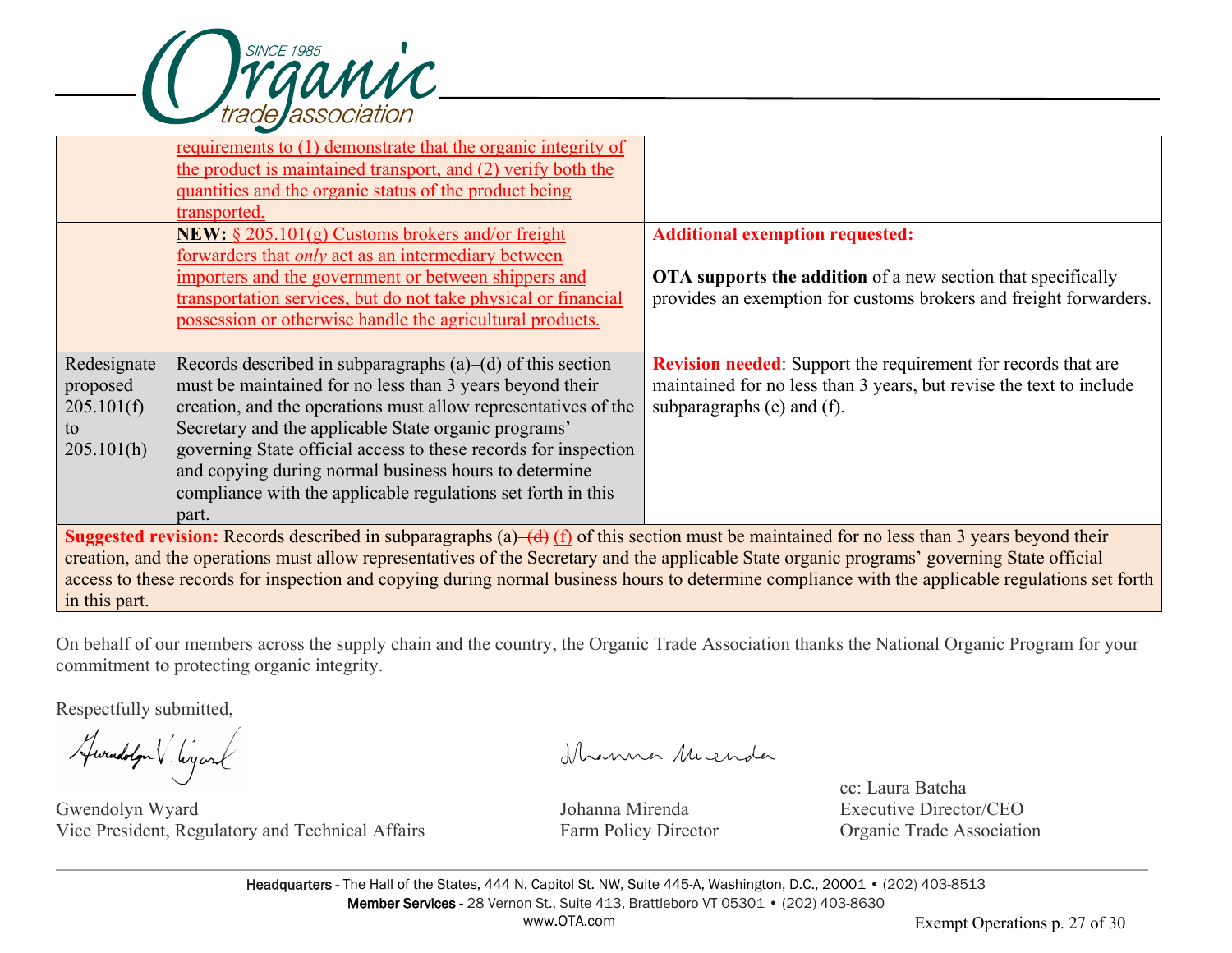

## **Appendix A - Comparison chart for the organic requirements exempt operations must comply with:**

| <b>Exempt</b>                                                        | <b>Existing Requirements</b>                                                                                                                                                                                                       | <b>Proposed Requirements</b>                                                                                                                                                                                                       | <b>OTA</b> recommendation                                                                                                                                                                                                |
|----------------------------------------------------------------------|------------------------------------------------------------------------------------------------------------------------------------------------------------------------------------------------------------------------------------|------------------------------------------------------------------------------------------------------------------------------------------------------------------------------------------------------------------------------------|--------------------------------------------------------------------------------------------------------------------------------------------------------------------------------------------------------------------------|
| operation<br>Gross less than<br>\$5000                               | Commingling/contamination prevention<br>$\bullet$<br>Labeling provisions of **310<br>$\bullet$<br>Must not be used as ingredients<br>$\bullet$<br>identified as OG in processed products<br>produced by another handling operation | Commingling/contamination prevention<br>$\bullet$<br>Labeling provisions of **310<br>$\bullet$<br>Must not be used as ingredients<br>$\bullet$<br>identified as OG in processed products<br>produced by another handling operation | Commingling/contamination prevention<br>$\bullet$<br>Labeling provisions of ** 310<br>$\bullet$<br>Must not be used as ingredients<br>identified as OG in processed products<br>produced by another handling operation   |
| <b>Retailer that</b><br>handles but does<br>not process              | None                                                                                                                                                                                                                               | Commingling/contamination prevention<br>$\bullet$                                                                                                                                                                                  | Commingling/contamination prevention<br>Labeling provisions of *** 308, 309, 310<br>Records to prove Organic status<br>$\bullet$<br>Maintain records for 3 years<br>$\bullet$                                            |
| <b>Retailer that</b><br>processes on-site<br>at the point of<br>sale | Commingling/contamination prevention<br>$\bullet$<br>Labeling provisions of 310<br>$\bullet$                                                                                                                                       | Commingling/contamination prevention<br>$\bullet$<br>Labeling provisions of **310<br>$\bullet$<br>Records to prove Organic status and<br>$\bullet$<br>verify quantities sold<br>Maintain records for 3 years                       | Commingling/contamination prevention<br>$\bullet$<br>Labeling provisions of *** 308, 309, 310<br>$\bullet$<br>Records to prove Organic status and<br>$\bullet$<br>verify quantities sold<br>Maintain records for 3 years |
| 70% organic or<br>ingredient<br>statement only                       | Commingling/contamination prevention<br>$\bullet$<br>Labeling provisions of *305 and **310<br>$\bullet$<br>Records to prove Organic status and<br>$\bullet$<br>verify quantities sold<br>Maintain records for 3 years<br>$\bullet$ | Commingling/contamination prevention<br>$\bullet$<br>Labeling provisions of *305 and **310<br>$\bullet$<br>Records to prove Organic status and<br>$\bullet$<br>verify quantities sold<br>Maintain records for 3 years              | Commingling/contamination prevention<br>Labeling provisions of *305 and **310<br>$\bullet$<br>Records to prove Organic status and<br>$\bullet$<br>verify quantities sold<br>Maintain records for 3 years<br>$\bullet$    |
| <b>Stores</b> (receives,<br>ships)                                   | Commingling/contamination prevention<br>$\bullet$                                                                                                                                                                                  | Commingling/contamination prevention<br>$\bullet$                                                                                                                                                                                  | Commingling/contamination prevention<br>Records to prove Organic status<br>$\bullet$<br>Records to support verification of<br>organic integrity<br>Maintain records for 3 years                                          |
| <b>Transports</b>                                                    | $\overline{N/A}$ – not called out as an exemption,<br>however Guidance in place                                                                                                                                                    | NA - not called out as an exemption                                                                                                                                                                                                | Add as an exemption and require the<br>following:                                                                                                                                                                        |

Headquarters - The Hall of the States, 444 N. Capitol St. NW, Suite 445-A, Washington, D.C., 20001 • (202) 403-8513 Member Services - 28 Vernon St., Suite 413, Brattleboro VT 05301 • (202) 403-8630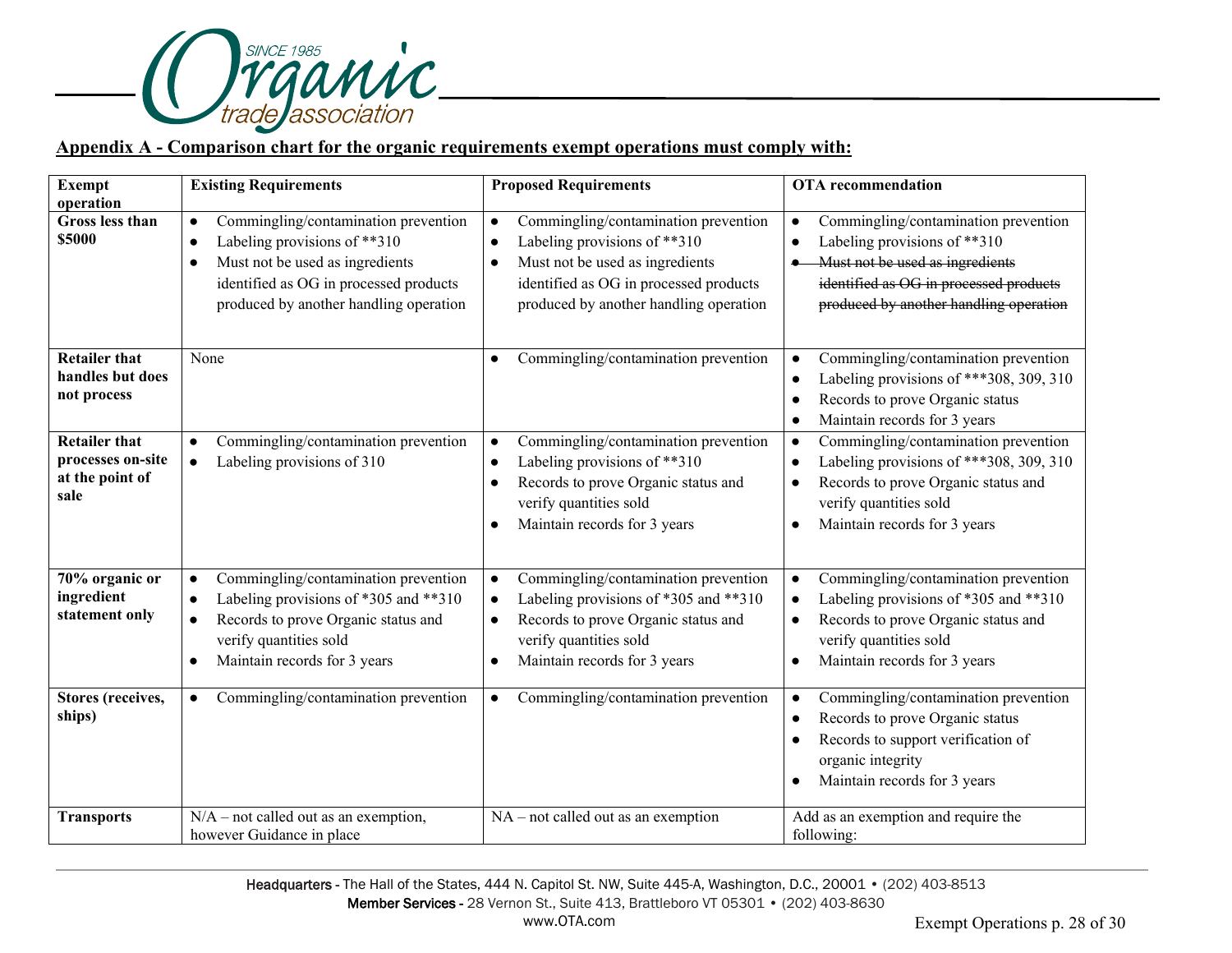

|                                                              |                                        |                                       | Commingling/contamination prevention<br>Records to prove Organic status<br>Records to support verification of<br>organic integrity<br>Maintain records for 3 years |
|--------------------------------------------------------------|----------------------------------------|---------------------------------------|--------------------------------------------------------------------------------------------------------------------------------------------------------------------|
| <b>Customs Brokers</b> 1<br>and Freight<br><b>Forwarders</b> | $N/A$ – not called out as an exemption | $NA$ – not called out as an exemption |                                                                                                                                                                    |

#### **\*§205.305 Multi-ingredient packaged products with less than 70 percent organically produced ingredients.**

(a) An agricultural product with less than 70 percent organically produced ingredients may only identify the organic content of the product by:

(1) Identifying each organically produced ingredient in the ingredient statement with the word, "organic," or with an asterisk or other reference mark which is defined below the ingredient statement to indicate the ingredient is organically produced, and

(2) If the organically produced ingredients are identified in the ingredient statement, displaying the product's percentage of organic contents on the information panel.

(b) Agricultural products with less than 70 percent organically produced ingredients must not display:

(1) The USDA seal; and

(2) Any certifying agent seal, logo, or other identifying mark which represents organic certification of a product or product ingredients.

#### **\*\*§205.310 Agricultural products produced on an exempt or excluded operation.**

(a) An agricultural product organically produced or handled on an exempt or excluded operation must not:

(1) Display the USDA seal or any certifying agent's seal or other identifying mark which represents the exempt or excluded operation as a certified organic operation, or

(2) Be represented as a certified organic product or certified organic ingredient to any buyer.

(b) An agricultural product organically produced or handled on an exempt or excluded operation may be identified as an organic product or organic ingredient in a multi-ingredient product produced by the exempt or excluded operation. Such product or ingredient must not be identified or represented as "organic" in a product processed by others.

(c) Such product is subject to requirements specified in paragraph (a) of  $\S205.300$ , and paragraphs (f)(1) through (f)(7) of  $\S205.301$ .

#### **\*\*\*§205.308 Agricultural products in other than packaged form at the point of retail sale that are sold, labeled, or represented as "100 percent organic" or "organic."**

(a) Agricultural products in other than packaged form may use the term, "100 percent organic" or "organic," as applicable, to modify the name of the product in retail display, labeling, and display containers: *Provided,* That, the term, "organic," is used to identify the organic ingredients listed in the ingredient statement. (b) If the product is prepared in a certified facility, the retail display, labeling, and display containers may use:

(1) The USDA seal; and